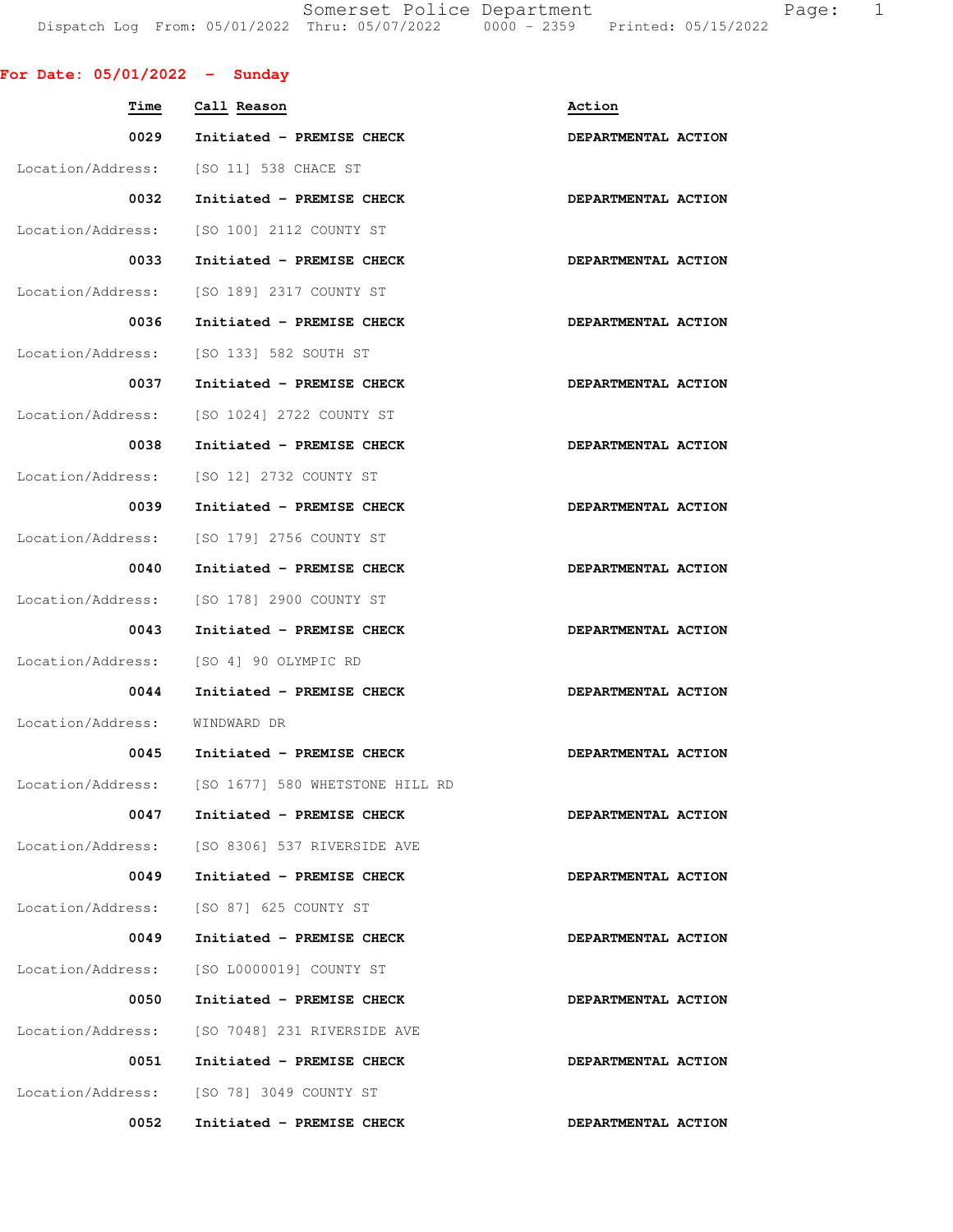|                   | Somerset Police Department                 | Dispatch Log From: 05/01/2022 Thru: 05/07/2022   0000 - 2359   Printed: 05/15/2022 |
|-------------------|--------------------------------------------|------------------------------------------------------------------------------------|
|                   | Location/Address: [SO 2343] 3200 COUNTY ST |                                                                                    |
| 0054              | Initiated - PREMISE CHECK                  | DEPARTMENTAL ACTION                                                                |
| Location/Address: | [SO 162] 3249 COUNTY ST                    |                                                                                    |
| 0057              | Initiated - PREMISE CHECK                  | DEPARTMENTAL ACTION                                                                |
|                   | Location/Address: [SO L0000027] WILBUR AVE |                                                                                    |
| 0057              | Initiated - PREMISE CHECK                  | DEPARTMENTAL ACTION                                                                |
| Location/Address: | [SO 268] 287 COUNTY ST                     |                                                                                    |
| 0100              | Initiated - PREMISE CHECK                  | DEPARTMENTAL ACTION                                                                |
| Location/Address: | FAIRWAY DR                                 |                                                                                    |
| 0101              | Initiated - PREMISE CHECK                  | DEPARTMENTAL ACTION                                                                |
|                   | Location/Address: [SO 138] 1878 WILBUR AVE |                                                                                    |
| 0101              | Initiated - PREMISE CHECK                  | DEPARTMENTAL ACTION                                                                |
| Location/Address: | [SO 2304] 1 HOME ST                        |                                                                                    |
| 0103              | Initiated - PREMISE CHECK                  | DEPARTMENTAL ACTION                                                                |
| Location/Address: | [SO 1093] 830 READ ST                      |                                                                                    |
| 0104              | Initiated - PREMISE CHECK                  | DEPARTMENTAL ACTION                                                                |
| Location/Address: | ELM ST                                     |                                                                                    |
| 0107              | Initiated - PREMISE CHECK                  | DEPARTMENTAL ACTION                                                                |
| Location/Address: | [SO 855] 4052 COUNTY ST                    |                                                                                    |
| 0107              | Initiated - PREMISE CHECK                  | DEPARTMENTAL ACTION                                                                |
| Location/Address: | [SO 5588] 150 SLADES FERRY AVE             |                                                                                    |
| 0109              | Initiated - PREMISE CHECK                  | DEPARTMENTAL ACTION                                                                |
| Location/Address: | [SO 499] 329 WILBUR AVE                    |                                                                                    |
| 0115              | Initiated - PREMISE CHECK                  | DEPARTMENTAL ACTION                                                                |
| Location/Address: | [SO L0000046] MAIN ST                      |                                                                                    |
| 0115              | Initiated - PREMISE CHECK                  | DEPARTMENTAL ACTION                                                                |
| Location/Address: | [SO 9602] 1693 GRAND ARMY HWY              |                                                                                    |
| 0116              | Initiated - PREMISE CHECK                  | DEPARTMENTAL ACTION                                                                |
| Location/Address: | [SO 94] 274 HIGH ST                        |                                                                                    |
| 0117              | Initiated - PREMISE CHECK                  | DEPARTMENTAL ACTION                                                                |
| Location/Address: | [SO L0000022] DUBLIN ST                    |                                                                                    |
| 0118              | Initiated - PREMISE CHECK                  | DEPARTMENTAL ACTION                                                                |
| Location/Address: | [SO 153] 4231 RIVERSIDE AVE                |                                                                                    |
| 0119              | Initiated - PREMISE CHECK                  | DEPARTMENTAL ACTION                                                                |
| Location/Address: | [SO L0000028] SIMBROM DR                   |                                                                                    |
| 0122              | Initiated - PREMISE CHECK                  | DEPARTMENTAL ACTION                                                                |

Page: 2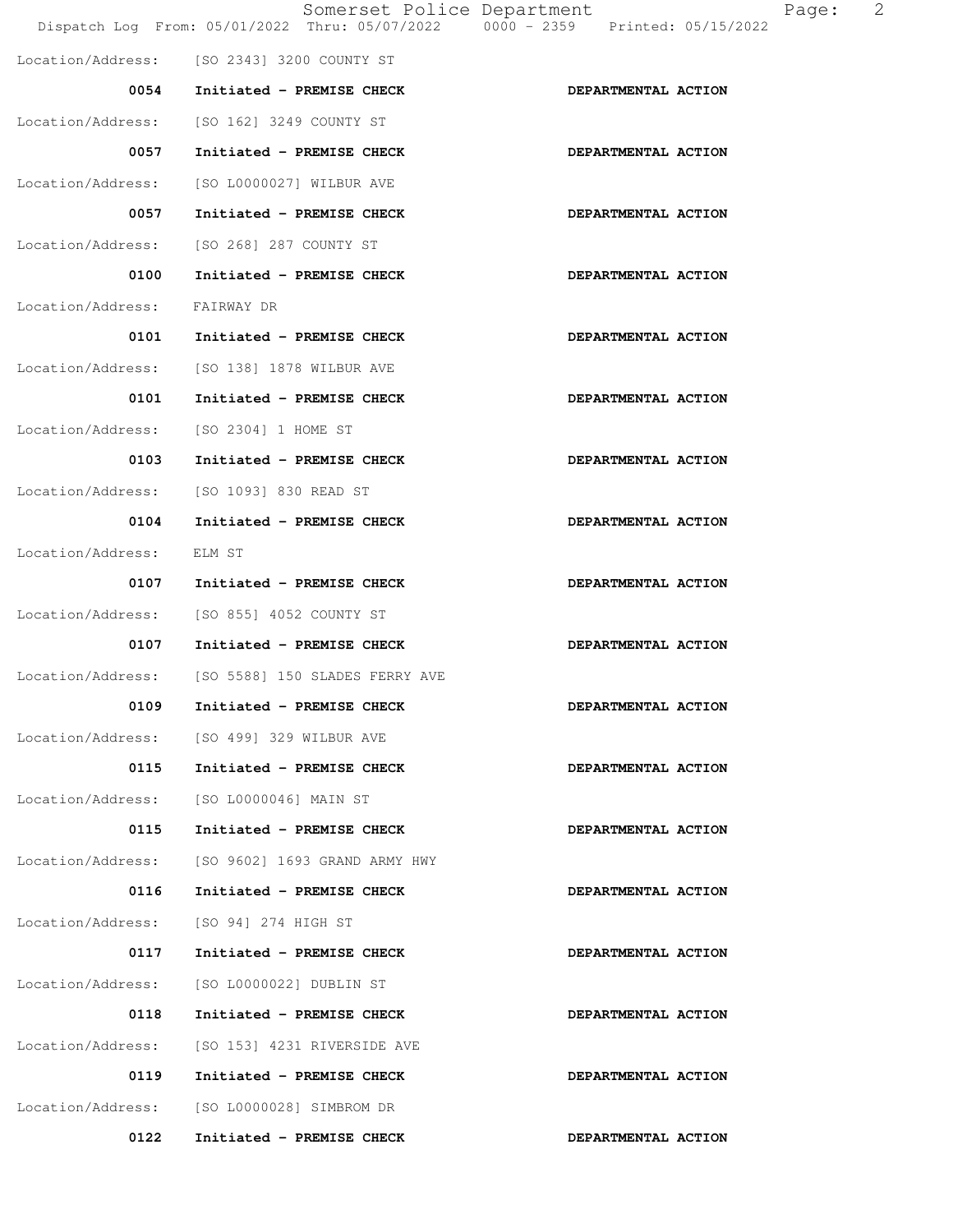Somerset Police Department Page: 3 Dispatch Log From: 05/01/2022 Thru: 05/07/2022 0000 - 2359 Printed: 05/15/2022 Location/Address: [SO 163] 3828 RIVERSIDE AVE 0123 Initiated - PREMISE CHECK **DEPARTMENTAL ACTION**  Location/Address: BOURN AVE  **0129 Initiated - Motor Vehicle Stop TRAFFIC CITATION ISSUED**  Location/Address: [SO 178] 2900 COUNTY ST  **0134 Initiated - Motor Vehicle Stop TRAFFIC WARNING ISSUED**  Location/Address: 345 BOURN AVE @ 2359 COUNTY ST  **0201 Initiated - Motor Vehicle Stop TRAFFIC CITATION ISSUED**  Location/Address: 534 BUFFINTON ST @ 1161 PROSPECT ST  **0203 Initiated - Motor Vehicle Stop TRAFFIC CITATION ISSUED**  Location/Address: 3572 COUNTY ST @ 927 OLD COLONY AVE  **0216** Phone - Fight **REPORT PREPARED**  Location/Address: 38 WASHINGTON AVE @ 2700 RIVERSIDE AVE Refer To Incident: 22-464-OF 0458 Phone - Disabled Auto **SERVICES RENDERED**  Location/Address: 861 BRAYTON POINT RD @ 1199 WILBUR AVE 0612 Initiated - PREMISE CHECK **DEPARTMENTAL ACTION** Location/Address: [SO L0000028] SIMBROM DR 0924 Phone - Officer Wanted **REPORT PREPARED**  Location/Address: [SO 8921] 164 NEW HAMPSHIRE AVE Refer To Incident: 22-465-OF 0950 Phone - Continued Investigation **INVESTIGATED** Location/Address: [SO 8921] 164 NEW HAMPSHIRE AVE 1025 Phone - Accident **REPORT PREPARED**  Location/Address: 511 LEES RIVER AVE Refer To Accident: 22-146-AC 1152 Phone - Alarm Burglar/Holdup **ACCIDENTAL/DEFECTIVE ALARM**  Location/Address: [SO 87] 625 COUNTY ST 1240 Phone - Check Well Being **INVESTIGATED** Location/Address: [SO 603] 1464 COUNTY ST 1358 Initiated - Public Service Other **SERVICES RENDERED**  Location/Address: PLEASANT ST  **1402 Initiated - Continued Investigation INVESTIGATED**  Location/Address: 164 NEW HAMPSHIRE AVE **1425 Initiated - Hazardous Condition SERVICES RENDERED** Location/Address: 425 GRAND ARMY HWY @ 455 BRAYTON AVE 425 GRAND ARMY HWY @ 455 BRAYTON AVE 1502 Walk-In - Officer Wanted **ADVICE GIVEN** Location/Address: [SO 5059] 235 READ ST 1743 Phone - Check Well Being **SERVICES RENDERED**  Location/Address: [SO 2708] 180 FAIRWAY DR  **1758 Initiated - Continued Investigation INVESTIGATED**  Location/Address: [SO 106] 1011 GRAND ARMY HWY

Refer To Incident: 22-311-OF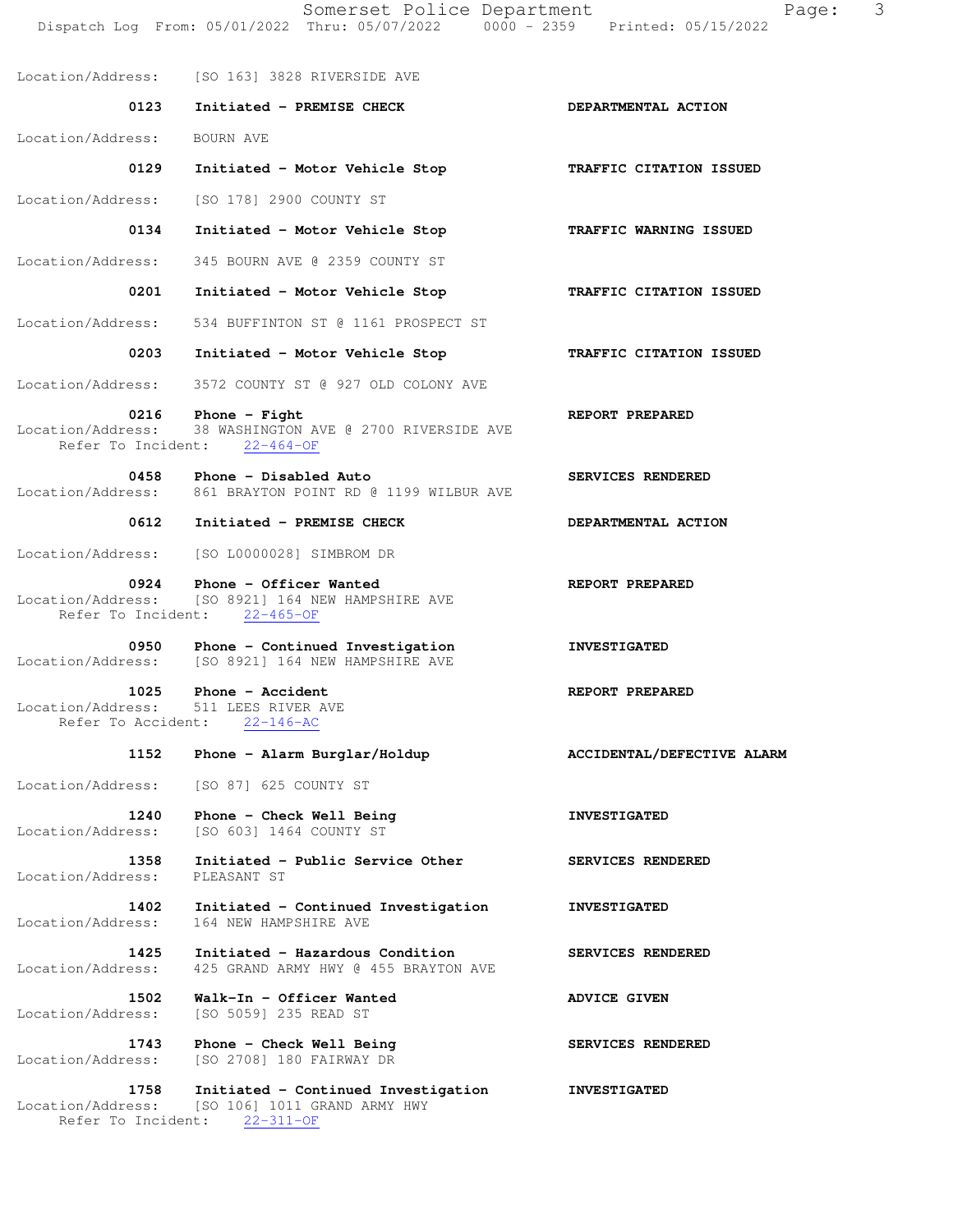1832 Initiated - Motor Vehicle Stop **TRAFFIC CITATION ISSUED** 

Location/Address: 2203 COUNTY ST @ 36 FLORIDA AVE

1900 Phone - Officer Wanted **SERVICES RENDERED** Location/Address: [SO 163] 3828 RIVERSIDE AVE

#### **2011** Phone - Accident **REPORT PREPARED**  Location/Address: [SO 8698] 134 LEWIS AVE Refer To Accident: 22-147-AC Refer To Incident: 22-466-OF

| 2355              | Phone - Suspicious Person/Activity | <b>UNFOUNDED</b> |
|-------------------|------------------------------------|------------------|
| Location/Address: | [SO 2] 535 GRAND ARMY HWY          |                  |

### **For Date: 05/02/2022 - Monday**

| 0044                                  | Initiated - PREMISE CHECK                            | DEPARTMENTAL ACTION |
|---------------------------------------|------------------------------------------------------|---------------------|
| Location/Address: [SO 1] 54 COUNTY ST |                                                      |                     |
| 0046                                  | Initiated - PREMISE CHECK                            | DEPARTMENTAL ACTION |
| Location/Address:                     | [SO 4625] READ ST                                    |                     |
| 0048                                  | Initiated - PREMISE CHECK                            | DEPARTMENTAL ACTION |
| Location/Address:                     | [SO 8306] 537 RIVERSIDE AVE                          |                     |
| 0048                                  | Initiated - PREMISE CHECK                            | DEPARTMENTAL ACTION |
| Location/Address:                     | [SO 1093] 830 READ ST                                |                     |
| 0050                                  | Initiated - PREMISE CHECK                            | DEPARTMENTAL ACTION |
| Location/Address:                     | [SO 9588] 1280 WILBUR AVE                            |                     |
| 0050                                  | Initiated - PREMISE CHECK                            | DEPARTMENTAL ACTION |
| Location/Address:                     | [SO 92] 700 READ ST                                  |                     |
| 0051                                  | Initiated - PREMISE CHECK                            | DEPARTMENTAL ACTION |
| Location/Address:                     | [SO 15] 500 READ ST                                  |                     |
| 0052                                  | Initiated - PREMISE CHECK                            | DEPARTMENTAL ACTION |
| Location/Address:                     | [SO 88] 1141 BRAYTON AVE                             |                     |
| 0104<br>Location/Address:             | Phone - Check Well Being<br>[SO 171] 1876 WILBUR AVE | <b>INVESTIGATED</b> |
| 0120                                  | Initiated - PREMISE CHECK                            | DEPARTMENTAL ACTION |
| Location/Address:                     | [SO L0000019] COUNTY ST                              |                     |
| 0121                                  | Initiated - PREMISE CHECK                            | DEPARTMENTAL ACTION |
| Location/Address:                     | [SO 162] 3249 COUNTY ST                              |                     |
| 0124                                  | Initiated - PREMISE CHECK                            | DEPARTMENTAL ACTION |
| Location/Address:                     | [SO L0000023] 1606 RIVERSIDE AVE                     |                     |
| 0126                                  | Initiated - PREMISE CHECK                            | DEPARTMENTAL ACTION |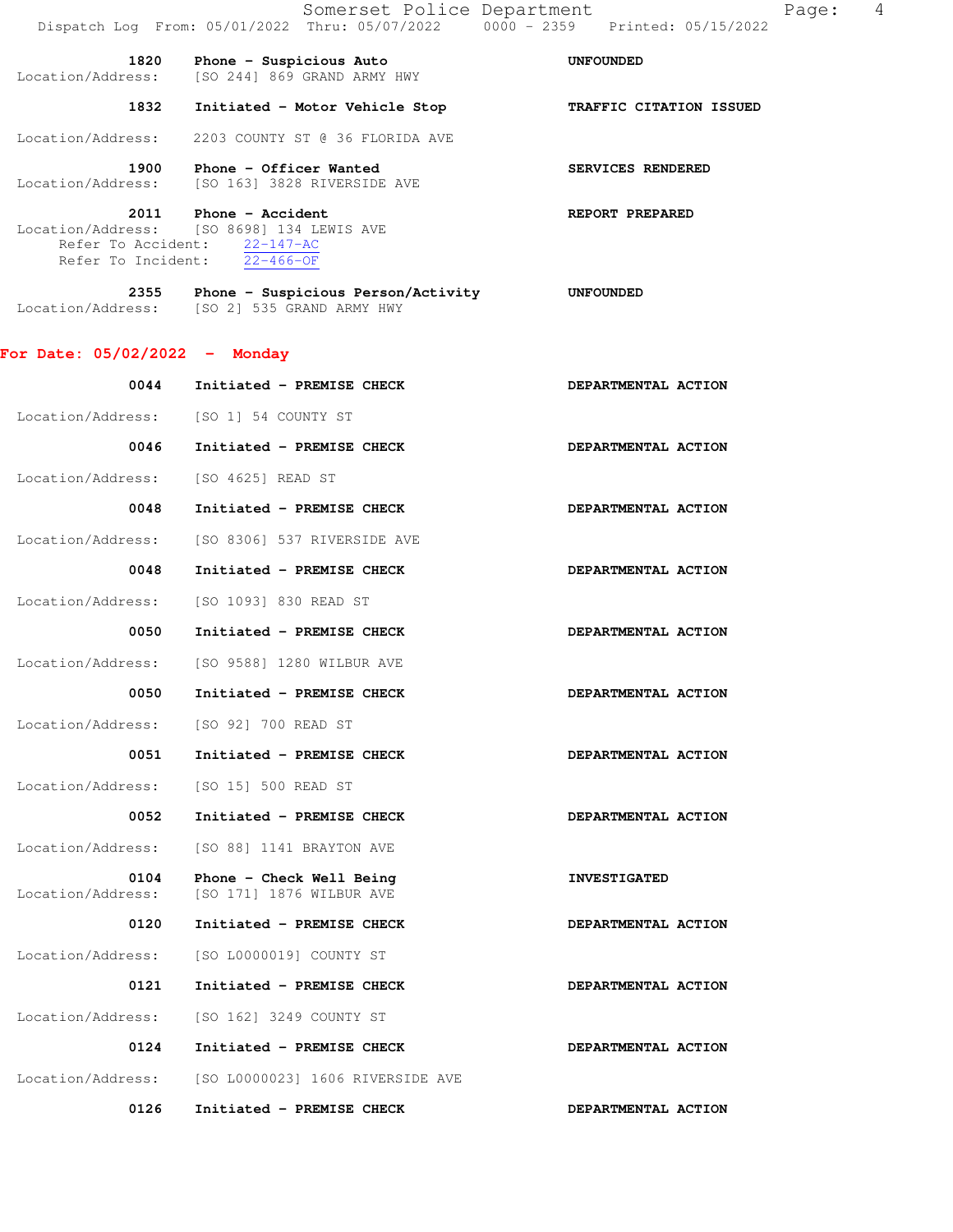|                   |                                | Somerset Police Department<br>Page:<br>Dispatch Log From: 05/01/2022 Thru: 05/07/2022 0000 - 2359 Printed: 05/15/2022 | 5 |
|-------------------|--------------------------------|-----------------------------------------------------------------------------------------------------------------------|---|
| Location/Address: | ELM ST                         |                                                                                                                       |   |
|                   | 0126 Initiated - PREMISE CHECK | DEPARTMENTAL ACTION                                                                                                   |   |
| Location/Address: | [SO 855] 4052 COUNTY ST        |                                                                                                                       |   |
| 0127              | Initiated - PREMISE CHECK      | DEPARTMENTAL ACTION                                                                                                   |   |
| Location/Address: | [SO 136] 1804 COUNTY ST        |                                                                                                                       |   |
| 0128              | Initiated - PREMISE CHECK      | DEPARTMENTAL ACTION                                                                                                   |   |
| Location/Address: | [SO 197] 140 WOOD ST           |                                                                                                                       |   |
| 0129              | Initiated - PREMISE CHECK      | DEPARTMENTAL ACTION                                                                                                   |   |
| Location/Address: | [SO 51] 1236 COUNTY ST         |                                                                                                                       |   |
| 0129              | Initiated - PREMISE CHECK      | DEPARTMENTAL ACTION                                                                                                   |   |
| Location/Address: | SANDY POINT RD                 |                                                                                                                       |   |
| 0130              | Initiated - PREMISE CHECK      | DEPARTMENTAL ACTION                                                                                                   |   |
| Location/Address: | [SO 137] 1083 COUNTY ST        |                                                                                                                       |   |
| 0131              | Initiated - PREMISE CHECK      | DEPARTMENTAL ACTION                                                                                                   |   |
| Location/Address: | [SO L0000009] LINDEN DR        |                                                                                                                       |   |
| 0133              | Initiated - PREMISE CHECK      | DEPARTMENTAL ACTION                                                                                                   |   |
| Location/Address: | [SO 842] 985 COUNTY ST         |                                                                                                                       |   |
| 0134              | Initiated - PREMISE CHECK      | DEPARTMENTAL ACTION                                                                                                   |   |
| Location/Address: | [SO 1676] 891 COUNTY ST        |                                                                                                                       |   |
| 0134              | Initiated - PREMISE CHECK      | DEPARTMENTAL ACTION                                                                                                   |   |
| Location/Address: | [SO 836] 740 COUNTY ST         |                                                                                                                       |   |
| 0135              | Initiated - PREMISE CHECK      | DEPARTMENTAL ACTION                                                                                                   |   |
| Location/Address: | [SO 87] 625 COUNTY ST          |                                                                                                                       |   |
| 0136              | Initiated - PREMISE CHECK      | DEPARTMENTAL ACTION                                                                                                   |   |
| Location/Address: | [SO L0000046] MAIN ST          |                                                                                                                       |   |
| 0138              | Initiated - PREMISE CHECK      | DEPARTMENTAL ACTION                                                                                                   |   |
| Location/Address: | [SO 153] 4231 RIVERSIDE AVE    |                                                                                                                       |   |
| 0139              | Initiated - PREMISE CHECK      | DEPARTMENTAL ACTION                                                                                                   |   |
| Location/Address: | [SO 268] 287 COUNTY ST         |                                                                                                                       |   |
| 0139              | Initiated - PREMISE CHECK      | DEPARTMENTAL ACTION                                                                                                   |   |
| Location/Address: | [SO 163] 3828 RIVERSIDE AVE    |                                                                                                                       |   |
| 0141              | Initiated - PREMISE CHECK      | DEPARTMENTAL ACTION                                                                                                   |   |
| Location/Address: | [SO 421] 215 COUNTY ST         |                                                                                                                       |   |
| 0142              | Initiated - PREMISE CHECK      | DEPARTMENTAL ACTION                                                                                                   |   |
| Location/Address: | [SO 5] 145 COUNTY ST           |                                                                                                                       |   |
| 0143              | Initiated - PREMISE CHECK      | DEPARTMENTAL ACTION                                                                                                   |   |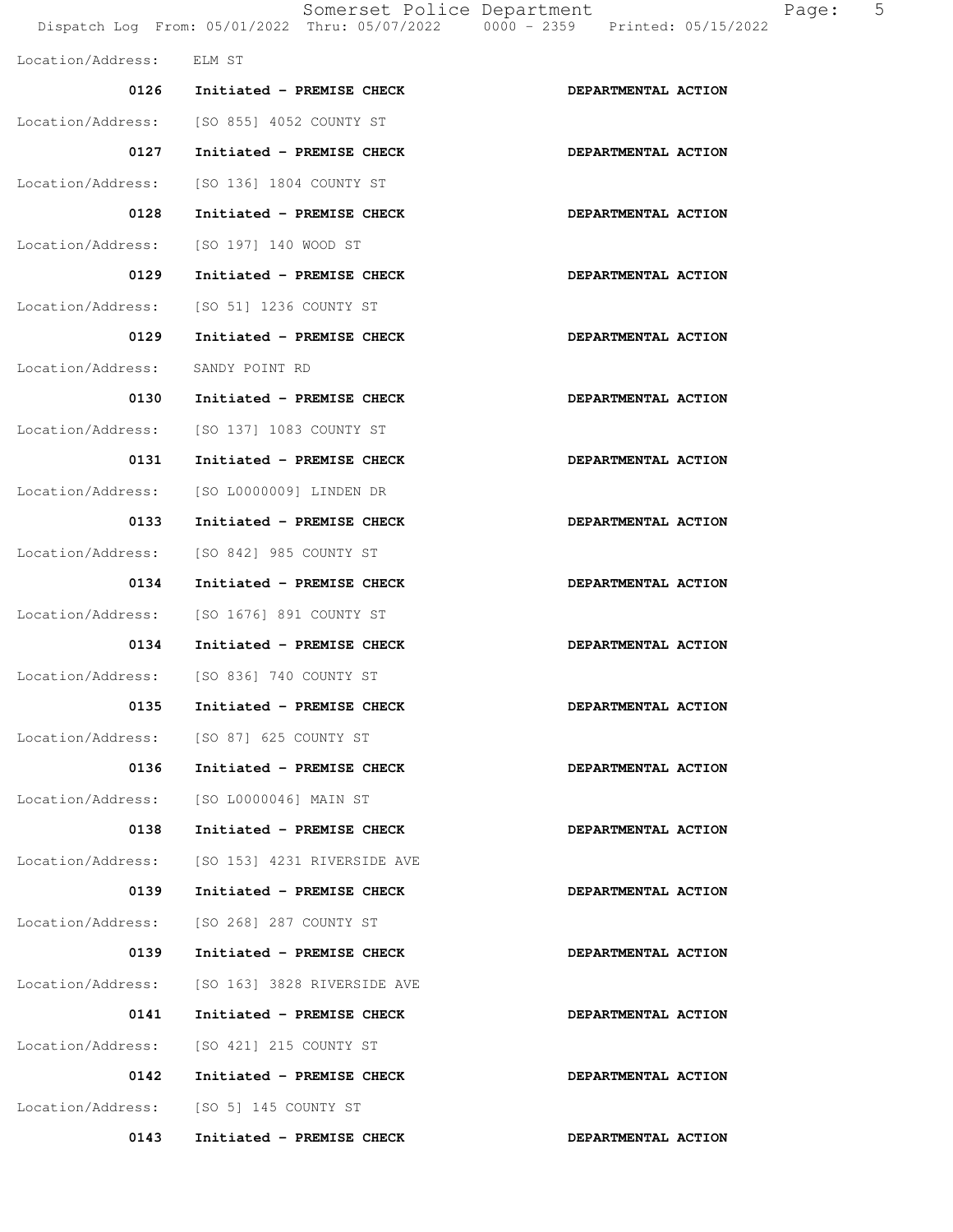Dispatch Log From: 05/01/2022 Thru: 05/07/2022 0000 - 2359 Printed: 05/15/2022 Location/Address: [SO 4878] 117 COUNTY ST 0144 Initiated - PREMISE CHECK **DEPARTMENTAL ACTION**  Location/Address: [SO 5826] 146 COUNTY ST  **0452 Phone - 911 Hang up/Aban line/Unf Call ACCIDENTAL 9-1-1 CALL**  Location/Address: 504 PLEASANT ST 0617 Initiated - Motor Vehicle Stop **TRAFFIC CITATION ISSUED**  Location/Address: [SO 2496] RIVERSIDE AVE  **0623 Initiated - Motor Vehicle Stop TRAFFIC CITATION ISSUED**  Location/Address: 425 GRAND ARMY HWY @ 455 BRAYTON AVE  **0642 Initiated - Motor Vehicle Stop TRAFFIC CITATION ISSUED**  Location/Address: [SO 21] 516 COUNTY ST 0644 Initiated - PREMISE CHECK **DEPARTMENTAL ACTION**  Location/Address: [SO L0000028] SIMBROM DR  **0704 Initiated - Motor Vehicle Stop TRAFFIC CITATION ISSUED**  Location/Address: [SO 109] 833 GRAND ARMY HWY 0730 Initiated - Public Service Other **SERVICES RENDERED**  Location/Address: [SO 88] 1141 BRAYTON AVE 0739 Phone - Alarm Burglar/Holdup **ACCIDENTAL/DEFECTIVE ALARM**  Location/Address: 45 SHOVE ST 0740 Initiated - Motor Vehicle Stop **TRAFFIC CITATION ISSUED**  Location/Address: 34 MERCIER AVE @ 943 BRAYTON POINT RD  **0900 Initiated - Continued Investigation INVESTIGATED** Location/Address: [SO 88] 1141 BRAYTON AVE [SO 88] 1141 BRAYTON AVE 0923 Phone - MEDICAL **TRANSPORT-HOSPITAL MEDICAL**  Location/Address: [SO 8955] 36 PROSPECT ST 0923 Phone - MEDICAL **TRANSPORT-HOSPITAL MEDICAL**  Location/Address: 3200 COUNTY ST Apt. #220B 0933 Phone - MEDICAL **TRANSPORT-HOSPITAL MEDICAL**  Location/Address: [SO 2080] 67 SLADES FERRY BLVD  **0951 Initiated - Motor Vehicle Stop TRAFFIC CITATION ISSUED**  Location/Address: [SO 8658] 945 LEES RIVER AVE  **1018 Initiated - Motor Vehicle Stop TRAFFIC CITATION ISSUED**  Location/Address: 4231 RIVERSIDE AVE @ 481 SOUTH ST  **1109 Initiated - Motor Vehicle Stop TRAFFIC CITATION ISSUED**  Location/Address: 34 TRAVERS ST @ 1451 READ ST  **1115 Initiated - Motor Vehicle Stop TRAFFIC CITATION ISSUED** 

Somerset Police Department Fage: 6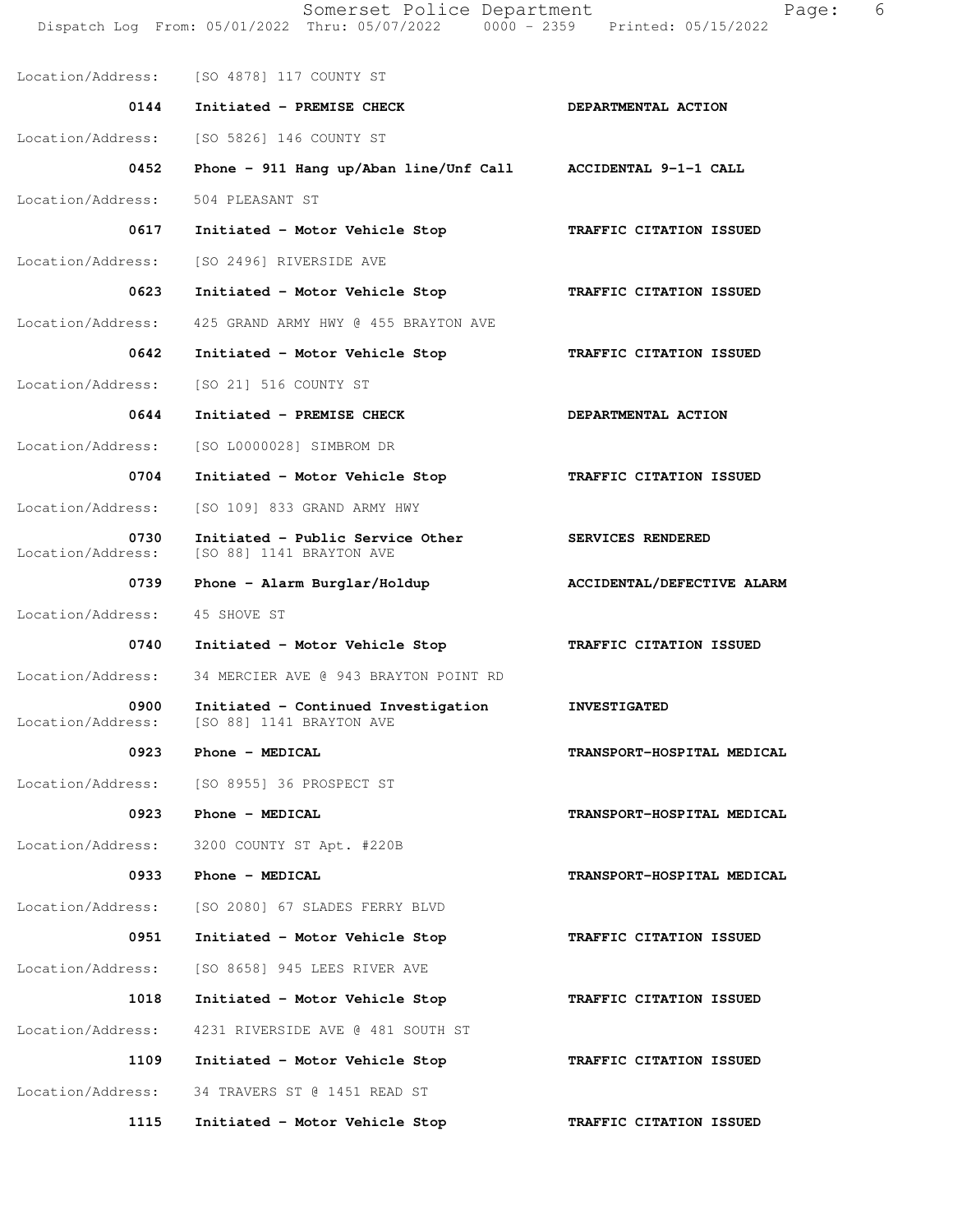|                                                 | Somerset Police Department<br>Dispatch Log From: 05/01/2022 Thru: 05/07/2022 0000 - 2359 Printed: 05/15/2022 | 7<br>Page:                   |
|-------------------------------------------------|--------------------------------------------------------------------------------------------------------------|------------------------------|
| Location/Address:                               | 3357 RIVERSIDE AVE @ 34 MARBLE ST                                                                            |                              |
| 1142<br>Location/Address:                       | Initiated - Continued Investigation<br>[SO 177] 836 COUNTY ST                                                | <b>INVESTIGATED</b>          |
| 1145                                            | Initiated - Summons/Papers Service MESSAGE/SUMMONS NOT DELIVERED                                             |                              |
| Location/Address:                               | 89 SPRUCE ST                                                                                                 |                              |
| 1200                                            | Initiated - Public Service Other                                                                             | DEPARTMENTAL ACTION          |
| Location/Address:                               | [SO 88] 1141 BRAYTON AVE                                                                                     |                              |
| 1203<br>Location/Address:                       | Phone - SMELL/LEAK OF GAS<br>146 COLONIAL DR                                                                 | SERVICES RENDERED            |
| 1225                                            | Phone - Auto Lockout                                                                                         | DEPARTMENTAL ACTION          |
| Location/Address:                               | [SO 2580] 105 NORTH ST                                                                                       |                              |
| 1304                                            | Walk-In - Property (Found)<br>Location/Address: [SO 136] 1804 COUNTY ST<br>Refer To Incident: 22-467-OF      | REPORT PREPARED              |
| 1320<br>Location/Address:                       | Initiated - Motor Vehicle Complaints<br>[SO 94] 274 HIGH ST                                                  | <b>INVESTIGATED</b>          |
| 1339                                            | Phone - MEDICAL                                                                                              | TRANSPORT-HOSPITAL MEDICAL   |
| Location/Address:                               | [SO 227] 455 BRAYTON AVE                                                                                     |                              |
| 1342<br>Location/Address:                       | Walk-In - Officer Wanted<br>[SO 5049] 51 LUCY LN<br>Refer To Incident: 22-468-OF                             | REPORT PREPARED              |
| 1343                                            | Initiated - Hazardous Condition                                                                              | REMOVED HAZARDOUS CONDITIONS |
| Location/Address:                               | [SO 7917] 821 READ ST                                                                                        |                              |
| 1504<br>Location/Address:                       | Phone - Suspicious Person/Activity<br>[SO 149] 100 SLADES FERRY AVE                                          | <b>INVESTIGATED</b>          |
| 1750<br>Location/Address:                       | Phone - 911 Hang up/Aban line/Unf Call<br>[SO 2438] 1480 COUNTY ST                                           | <b>UNFOUNDED</b>             |
| 1827<br>Location/Address:                       | Phone - Officer Wanted<br>ISO 2271 455 BRAYTON AVE<br>Refer To Incident: 22-469-OF                           | REPORT PREPARED              |
| 1838<br>Location/Address:                       | Walk-In - MEDICAL<br>[SO 8123] 465 COUNTY ST                                                                 | Patient Refusal              |
| 2001<br>Location/Address:                       | Phone - Disturbance<br>56 CENTRE ST                                                                          | <b>INVESTIGATED</b>          |
| 2025<br>Location/Address:<br>Refer To Incident: | Phone - Officer Wanted<br>[SO 171] 1876 WILBUR AVE<br>$22 - 470 - OF$                                        | REPORT PREPARED              |

# **For Date: 05/03/2022 - Tuesday**

| 0005 | Initiated - PREMISE CHECK                       | DEPARTMENTAL ACTION |
|------|-------------------------------------------------|---------------------|
|      | Location/Address: [SO 149] 100 SLADES FERRY AVE |                     |
| 0007 | Initiated - PREMISE CHECK                       | DEPARTMENTAL ACTION |
|      | Location/Address: [SO 8306] 537 RIVERSIDE AVE   |                     |
| 0009 | Initiated - PREMISE CHECK                       | DEPARTMENTAL ACTION |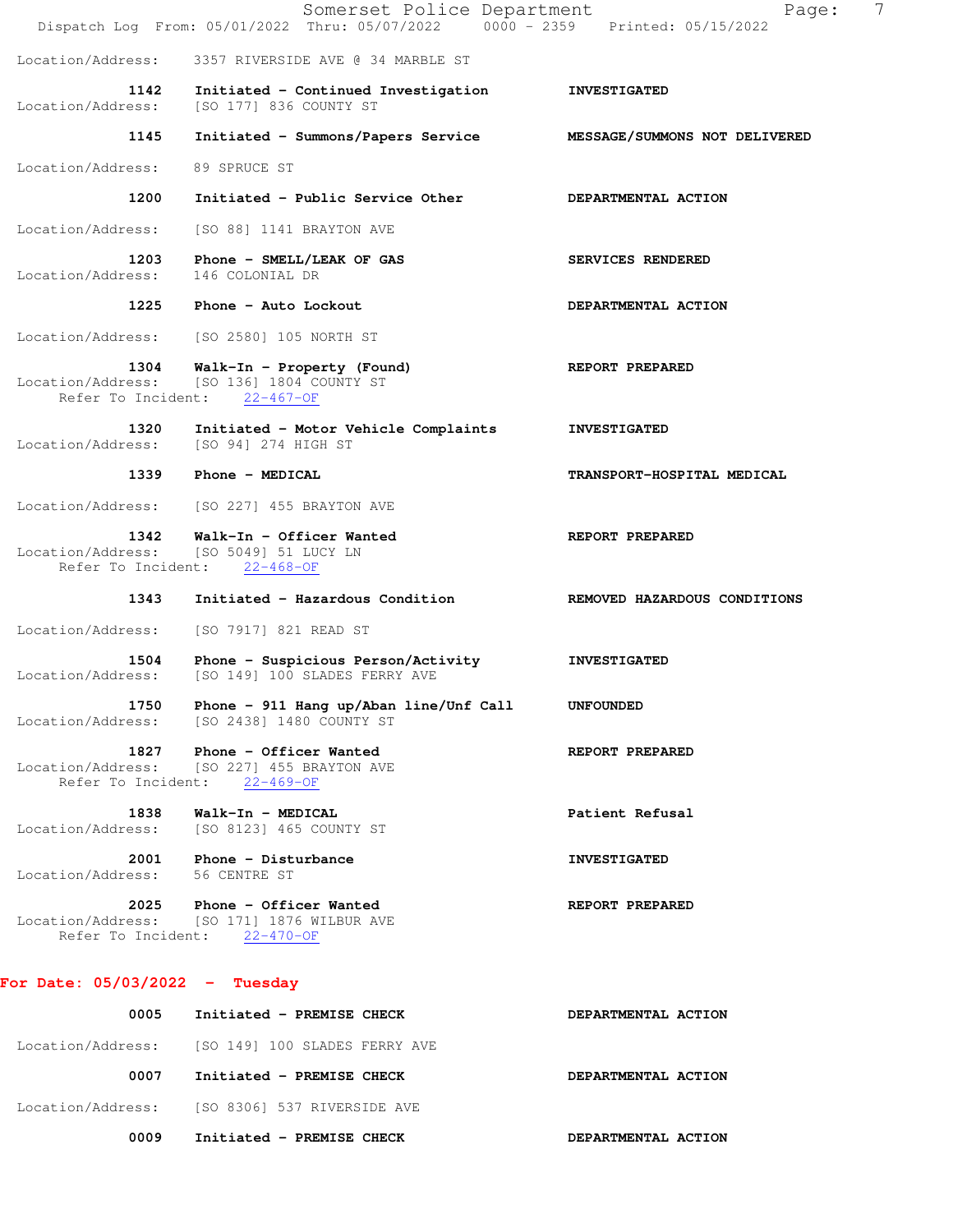Somerset Police Department Page: 8 Dispatch Log From: 05/01/2022 Thru: 05/07/2022 0000 - 2359 Printed: 05/15/2022 Location/Address: [SO 7048] 231 RIVERSIDE AVE 0014 Initiated - PREMISE CHECK **DEPARTMENTAL ACTION**  Location/Address: [SO 5797] 1258 WILBUR AVE 0016 Initiated - PREMISE CHECK **DEPARTMENTAL ACTION**  Location/Address: [SO 138] 1878 WILBUR AVE 0021 Initiated - PREMISE CHECK **DEPARTMENTAL ACTION**  Location/Address: [SO 184] 732 LEES RIVER AVE 0022 Initiated - PREMISE CHECK **DEPARTMENTAL ACTION** Location/Address: [SO 9602] 1693 GRAND ARMY HWY 0023 Initiated - PREMISE CHECK **DEPARTMENTAL ACTION** 

0027 Initiated - PREMISE CHECK **DEPARTMENTAL ACTION** 

Location/Address: [SO 61] 1250 GRAND ARMY HWY

 Location/Address: [SO 1862] 1115 GRAND ARMY HWY 0029 Initiated - PREMISE CHECK **DEPARTMENTAL ACTION**  Location/Address: [SO 4307] 815 GRAND ARMY HWY 0031 Initiated - PREMISE CHECK **DEPARTMENTAL ACTION**  Location/Address: [SO 9831] 550 GRAND ARMY HWY 0033 Initiated - PREMISE CHECK **DEPARTMENTAL ACTION** Location/Address: [SO 2] 535 GRAND ARMY HWY 0038 Initiated - PREMISE CHECK **DEPARTMENTAL ACTION**  Location/Address: THELMA AVE 0043 Initiated - PREMISE CHECK **DEPARTMENTAL ACTION**  Location/Address: BRIGGS AVE 0046 Initiated - PREMISE CHECK **DEPARTMENTAL ACTION**  Location/Address: RIPLEY ST 0048 Initiated - PREMISE CHECK **DEPARTMENTAL ACTION**  Location/Address: [SO 8547] 1 BRAYTON POINT RD 0053 Initiated - PREMISE CHECK **DEPARTMENTAL ACTION** Location/Address: LEPES RD

0055 Initiated - PREMISE CHECK **DEPARTMENTAL ACTION**  Location/Address: [SO 6168] 992 GRAND ARMY HWY 0126 Initiated - PREMISE CHECK **DEPARTMENTAL ACTION**  Location/Address: [SO 87] 625 COUNTY ST 0132 Initiated - PREMISE CHECK **DEPARTMENTAL ACTION** Location/Address: [SO 836] 740 COUNTY ST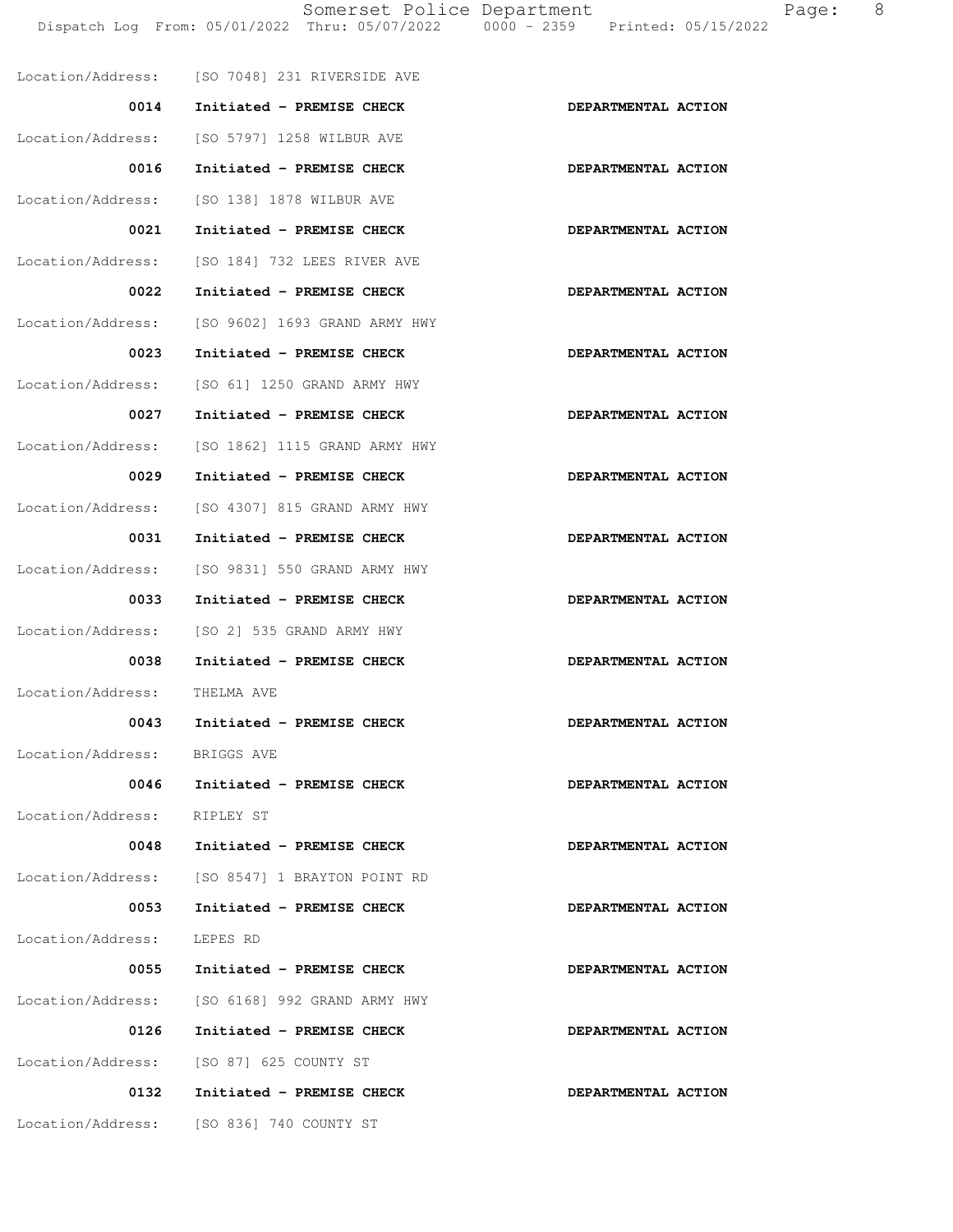Somerset Police Department Page: 9 Dispatch Log From: 05/01/2022 Thru: 05/07/2022 0000 - 2359 Printed: 05/15/2022 0209 Initiated - PREMISE CHECK **DEPARTMENTAL ACTION**  Location/Address: [SO 88] 1141 BRAYTON AVE 0213 Initiated - PREMISE CHECK **DEPARTMENTAL ACTION**  Location/Address: [SO 92] 700 READ ST 0225 Initiated - PREMISE CHECK **DEPARTMENTAL ACTION**  Location/Address: LUCY LN 0247 Initiated - PREMISE CHECK **DEPARTMENTAL ACTION** Location/Address: [SO L0000028] SIMBROM DR 0248 Initiated - PREMISE CHECK **DEPARTMENTAL ACTION** Location/Address: [SO 9474] 2756 COUNTY ST 0249 Initiated - PREMISE CHECK **DEPARTMENTAL ACTION**  Location/Address: [SO L0000019] COUNTY ST 0253 Initiated - PREMISE CHECK **DEPARTMENTAL ACTION**  Location/Address: [SO 162] 3249 COUNTY ST  **0634 Initiated - Motor Vehicle Stop TRAFFIC CITATION ISSUED**  Location/Address: [SO 2496] GRAND ARMY HWY  **0649 Initiated - Motor Vehicle Stop TRAFFIC CITATION ISSUED**  Location/Address: [SO 4307] 815 GRAND ARMY HWY  **0658 Initiated - Continued Investigation INVESTIGATED**  Location/Address: 197 NEW HAMPSHIRE AVE @ 457 REGAN RD  **0952 Phone - 911 Hang up/Aban line/Unf Call ACCIDENTAL 9-1-1 CALL**  Location/Address: [SO 129] 1587 BRAYTON POINT RD  **1007 Phone - 911 Hang up/Aban line/Unf Call ACCIDENTAL 9-1-1 CALL**  Location/Address: [SO 4670] 144 FRANCES ST 1032 Walk-In - Accident **REPORT PREPARED**  Location/Address: HOT AND COLD LN Refer To Accident: 22-148-AC  **1113 Initiated - Motor Vehicle Stop TRAFFIC CITATION ISSUED**  Location/Address: [SO 9649] 1273 GRAND ARMY HWY 1117 Phone - Disturbance **REPORT PREPARED**  Location/Address: [SO 7455] 887 GRAND ARMY HWY Refer To Incident: 22-471-OF 1130 Initiated - Accident **DEPARTMENTAL ACTION**  Location/Address: [SO 87] 625 COUNTY ST  **1131 Initiated - Motor Vehicle Stop TRAFFIC CITATION ISSUED**  Location/Address: [SO 1677] 580 WHETSTONE HILL RD  **1141 Initiated - Motor Vehicle Stop TRAFFIC CITATION ISSUED**  Location/Address: [SO 78] 3049 COUNTY ST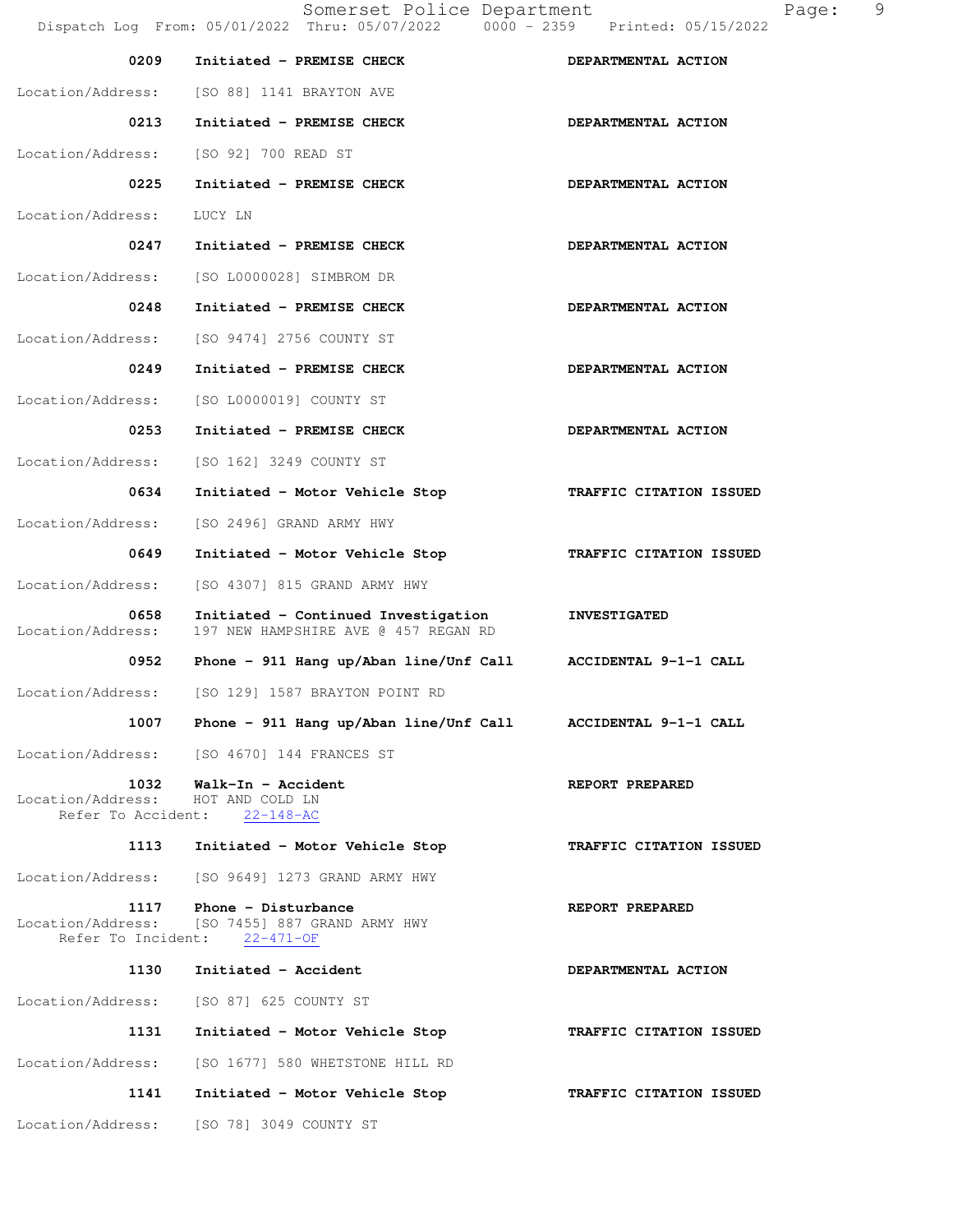|                           | Somerset Police Department<br>Dispatch Log From: 05/01/2022 Thru: 05/07/2022 0000 - 2359 Printed: 05/15/2022 | 10<br>Page:                |
|---------------------------|--------------------------------------------------------------------------------------------------------------|----------------------------|
| 1143                      | Initiated - Motor Vehicle Stop                                                                               | TRAFFIC CITATION ISSUED    |
| Location/Address:         | [SO 27] 1255 GRAND ARMY HWY                                                                                  |                            |
| 1158                      | Initiated - Motor Vehicle Stop TRAFFIC CITATION ISSUED                                                       |                            |
| Location/Address:         | 126 PLEASANT VIEW AVE @ 1490 GRAND ARMY HWY                                                                  |                            |
| 1204                      | Initiated - Motor Vehicle Stop                                                                               | TRAFFIC CITATION ISSUED    |
| Location/Address:         | [SO 2590] 1145 GRAND ARMY HWY                                                                                |                            |
| 1207<br>Location/Address: | Initiated - Continued Investigation<br>[SO 8123] 465 COUNTY ST                                               | <b>INVESTIGATED</b>        |
| 1217                      | Phone - Accident<br>Location/Address: [SO 129] 1587 BRAYTON POINT RD<br>Refer To Accident: 22-149-AC         | REPORT PREPARED            |
| 1236<br>Location/Address: | Phone - MEDICAL<br>[SO 1698] 285 SLADES FERRY BLVD                                                           | Patient Refusal            |
| 1249<br>Location/Address: | Initiated - Continued Investigation<br>[SO 7455] 887 GRAND ARMY HWY                                          | <b>INVESTIGATED</b>        |
| 1445                      | Initiated - Motor Vehicle Stop                                                                               | TRAFFIC CITATION ISSUED    |
| Location/Address:         | CLIFFORD M. HOLLAND RD                                                                                       |                            |
| 1515<br>Location/Address: | Phone - Disturbance<br>[SO 2] 535 GRAND ARMY HWY                                                             | <b>INVESTIGATED</b>        |
| 1631<br>Location/Address: | Initiated - Continued Investigation<br>[SO 106] 1011 GRAND ARMY HWY                                          | SERVICES RENDERED          |
| 1711<br>Location/Address: | Phone - Disturbance<br>[SO 223] 1333 COUNTY ST                                                               | <b>INVESTIGATED</b>        |
| 1813<br>Location/Address: | Phone - Suspicious Auto<br>26 TAFT AVE                                                                       | <b>UNFOUNDED</b>           |
| 1833<br>Location/Address: | Phone - Arrest Warrants (All)<br>[SO 8306] 537 RIVERSIDE AVE                                                 | UNFOUNDED                  |
| 1856<br>Location/Address: | Phone - Accident<br>[SO 5826] 146 COUNTY ST                                                                  | <b>INVESTIGATED</b>        |
| 2110                      | Initiated - PREMISE CHECK                                                                                    | DEPARTMENTAL ACTION        |
| Location/Address:         | [SO L0000025] BRAYTON POINT RD                                                                               |                            |
| 2110                      | Initiated - PREMISE CHECK                                                                                    | DEPARTMENTAL ACTION        |
| Location/Address:         | [SO 8569] MASSASOIT ST                                                                                       |                            |
| 2144                      | Phone - Suspicious Person/Activity                                                                           | DISPERSED GATHERING        |
| Location/Address:         | [SO 91] 115 WOOD ST                                                                                          |                            |
| 2203                      | Phone - MEDICAL                                                                                              | TRANSPORT-HOSPITAL MEDICAL |
| Location/Address:         | 635 WHETSTONE HILL RD                                                                                        |                            |
| 2224                      | Initiated - PREMISE CHECK                                                                                    | DEPARTMENTAL ACTION        |
| Location/Address:         | [SO L0000028] SIMBROM DR                                                                                     |                            |
| 2240<br>Location/Address: | Phone - Check Well Being<br>60 NEWHILL AVE                                                                   | <b>INVESTIGATED</b>        |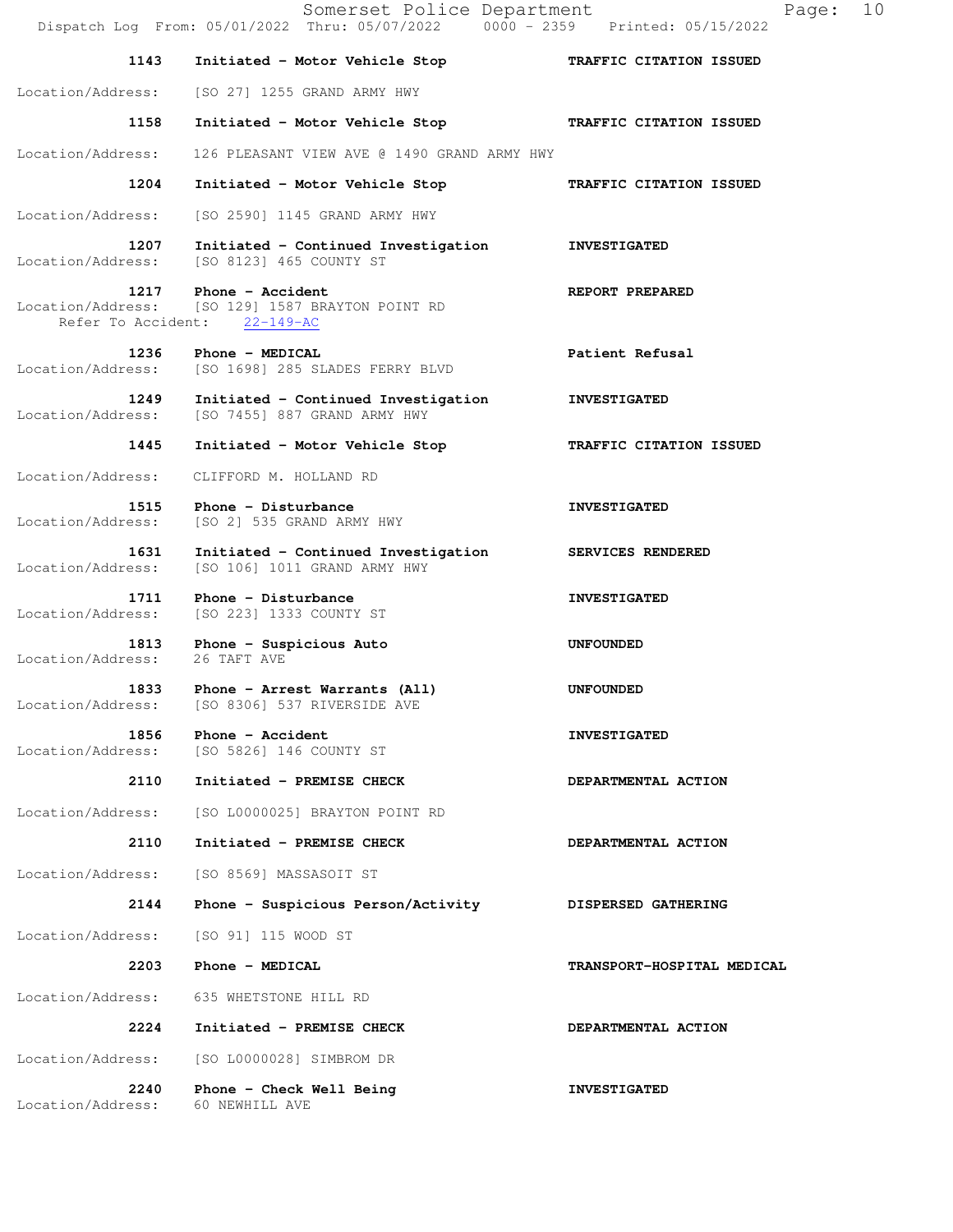|                                    | Somerset Police Department<br>Dispatch Log From: 05/01/2022 Thru: 05/07/2022 0000 - 2359 Printed: 05/15/2022 | Page:                   | 11 |
|------------------------------------|--------------------------------------------------------------------------------------------------------------|-------------------------|----|
| For Date: $05/04/2022 -$ Wednesday |                                                                                                              |                         |    |
| 0036                               | Initiated - PREMISE CHECK                                                                                    | DEPARTMENTAL ACTION     |    |
| Location/Address:                  | [SO 149] 100 SLADES FERRY AVE                                                                                |                         |    |
| 0038                               | Initiated - PREMISE CHECK                                                                                    | DEPARTMENTAL ACTION     |    |
| Location/Address:                  | [SO 8306] 537 RIVERSIDE AVE                                                                                  |                         |    |
| 0040<br>Location/Address:          | Initiated - Suspicious Auto<br>[SO 1008] 681 RIVERSIDE AVE                                                   | <b>INVESTIGATED</b>     |    |
| 0125                               | Initiated - PREMISE CHECK                                                                                    | DEPARTMENTAL ACTION     |    |
| Location/Address:                  | [SO 7048] 231 RIVERSIDE AVE                                                                                  |                         |    |
| 0127                               | Initiated - PREMISE CHECK                                                                                    | DEPARTMENTAL ACTION     |    |
| Location/Address:                  | [SO 5797] 1258 WILBUR AVE                                                                                    |                         |    |
| 0128                               | Initiated - PREMISE CHECK                                                                                    | DEPARTMENTAL ACTION     |    |
| Location/Address:                  | [SO 138] 1878 WILBUR AVE                                                                                     |                         |    |
| 0130                               | Initiated - PREMISE CHECK                                                                                    | DEPARTMENTAL ACTION     |    |
| Location/Address:                  | [SO 184] 732 LEES RIVER AVE                                                                                  |                         |    |
| 0132                               | Initiated - PREMISE CHECK                                                                                    | DEPARTMENTAL ACTION     |    |
| Location/Address:                  | [SO 9602] 1693 GRAND ARMY HWY                                                                                |                         |    |
| 0133                               | Initiated - PREMISE CHECK                                                                                    | DEPARTMENTAL ACTION     |    |
| Location/Address:                  | [SO 61] 1250 GRAND ARMY HWY                                                                                  |                         |    |
| 0134                               | Initiated - PREMISE CHECK                                                                                    | DEPARTMENTAL ACTION     |    |
| Location/Address:                  | [SO 1862] 1115 GRAND ARMY HWY                                                                                |                         |    |
| 0136                               | Initiated - PREMISE CHECK                                                                                    | DEPARTMENTAL ACTION     |    |
|                                    | Location/Address: [SO 4307] 815 GRAND ARMY HWY                                                               |                         |    |
| 0139                               | Initiated - PREMISE CHECK                                                                                    | DEPARTMENTAL ACTION     |    |
| Location/Address:                  | [SO 9831] 550 GRAND ARMY HWY                                                                                 |                         |    |
| 0142                               | Initiated - PREMISE CHECK                                                                                    | DEPARTMENTAL ACTION     |    |
| Location/Address:                  | [SO 2] 535 GRAND ARMY HWY                                                                                    |                         |    |
| 0142                               | Initiated - PREMISE CHECK                                                                                    | DEPARTMENTAL ACTION     |    |
| Location/Address:                  | [SO 189] 2317 COUNTY ST                                                                                      |                         |    |
| 0146                               | Initiated - PREMISE CHECK                                                                                    | DEPARTMENTAL ACTION     |    |
| Location/Address:                  | THELMA AVE                                                                                                   |                         |    |
| 0148                               | Initiated - PREMISE CHECK                                                                                    | DEPARTMENTAL ACTION     |    |
| Location/Address:                  | LEPES RD                                                                                                     |                         |    |
| 0150                               | Initiated - Motor Vehicle Stop                                                                               | TRAFFIC CITATION ISSUED |    |
| Location/Address:                  | 901 READ ST @ 1968 BRAYTON POINT RD                                                                          |                         |    |
| 0730                               | Initiated - Public Service Other                                                                             | SERVICES RENDERED       |    |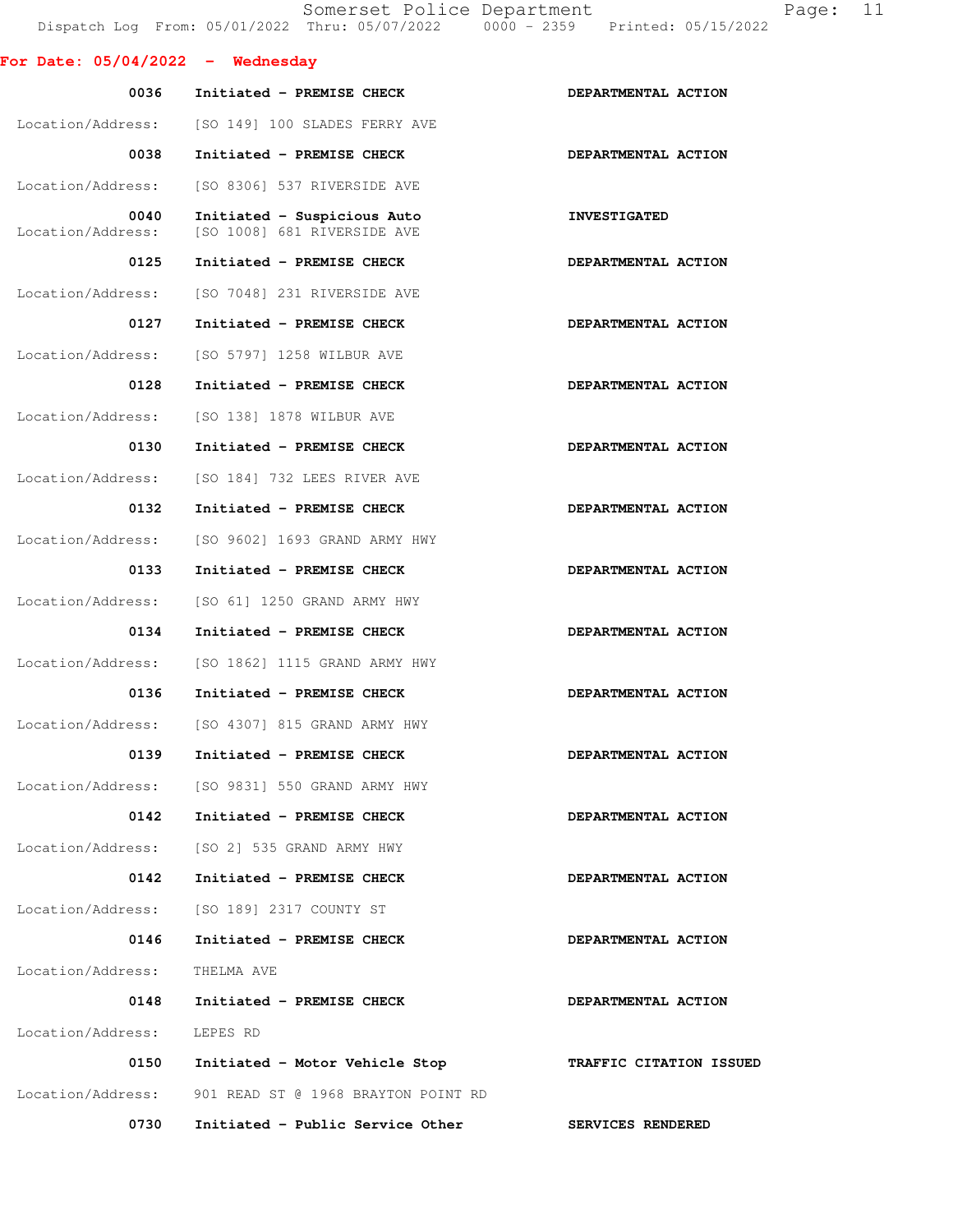**0816 Initiated - Motor Vehicle Stop TRAFFIC CITATION ISSUED**  Location/Address: 149 CHACE ST @ 119 OUEEN ST 0931 Phone - MEDICAL **TRANSPORT-HOSPITAL MEDICAL** Location/Address: [SO 849] 1188 COUNTY ST 0937 Phone - MEDICAL **TRANSPORT-HOSPITAL MEDICAL** Location/Address: [SO 2626] 4019 RIVERSIDE AVE  **1014 Initiated - Summons/Papers Service MESSAGE/SUMMONS DELIVERED**  Location/Address: [SO 7455] 887 GRAND ARMY HWY  **1028 Initiated - Motor Vehicle Stop TRAFFIC CITATION ISSUED**  Location/Address: DEL-TOM LN  **1113 Initiated - Disabled Auto DEPARTMENTAL ACTION**  Location/Address: WILBUR AVE **1130** Initiated - Public Service Other SERVICES RENDERED Location/Address: [SO 88] 1141 BRAYTON AVE [SO 88] 1141 BRAYTON AVE 1345 Phone - Check Well Being **INVESTIGATED**  Location/Address: [SO 2496] RIVERSIDE AVE  **1346 Initiated - Disorderly Conduct REPORT PREPARED**  Location/Address: [SO 87] 625 COUNTY ST Refer To Summons: 22-163-AR Juvenile Arrest Age: 14 Charges: ASSAULT A&B ON POLICE OFFICER (Aggravated) A&B WITH DANGEROUS WEAPON DISORDERLY CONDUCT DISTURBING THE PEACE<br>nt: 22-472-OF Refer To Incident:  **1413 Initiated - Motor Vehicle Stop TRAFFIC WARNING ISSUED**  Location/Address: 2541 RIVERSIDE AVE @ 26 BUFFINTON ST  **1415 Initiated - Motor Vehicle Stop REPORT PREPARED**  Location/Address: 943 BRAYTON POINT RD @ 34 MERCIER AVE  **1703 Initiated - Motor Vehicle Stop TRAFFIC CITATION ISSUED**  Location/Address: 2191 RIVERSIDE AVE @ 99 LUTHER AVE  **1710 Initiated - Motor Vehicle Stop TRAFFIC CITATION ISSUED**  Location/Address: 3158 RIVERSIDE AVE @ 12 GROVE AVE  **1743 Initiated - Motor Vehicle Stop TRAFFIC CITATION ISSUED**  Location/Address: [SO 9476] 790 ELM ST  **1750 Initiated - Motor Vehicle Stop TRAFFIC CITATION ISSUED**  Location/Address: 881 WILBUR AVE @ 122 BAYVIEW AVE  **1811 Initiated - Motor Vehicle Stop TRAFFIC CITATION ISSUED**  Location/Address: [SO 9602] 1693 GRAND ARMY HWY  **1825 Initiated - Motor Vehicle Stop TRAFFIC CITATION ISSUED**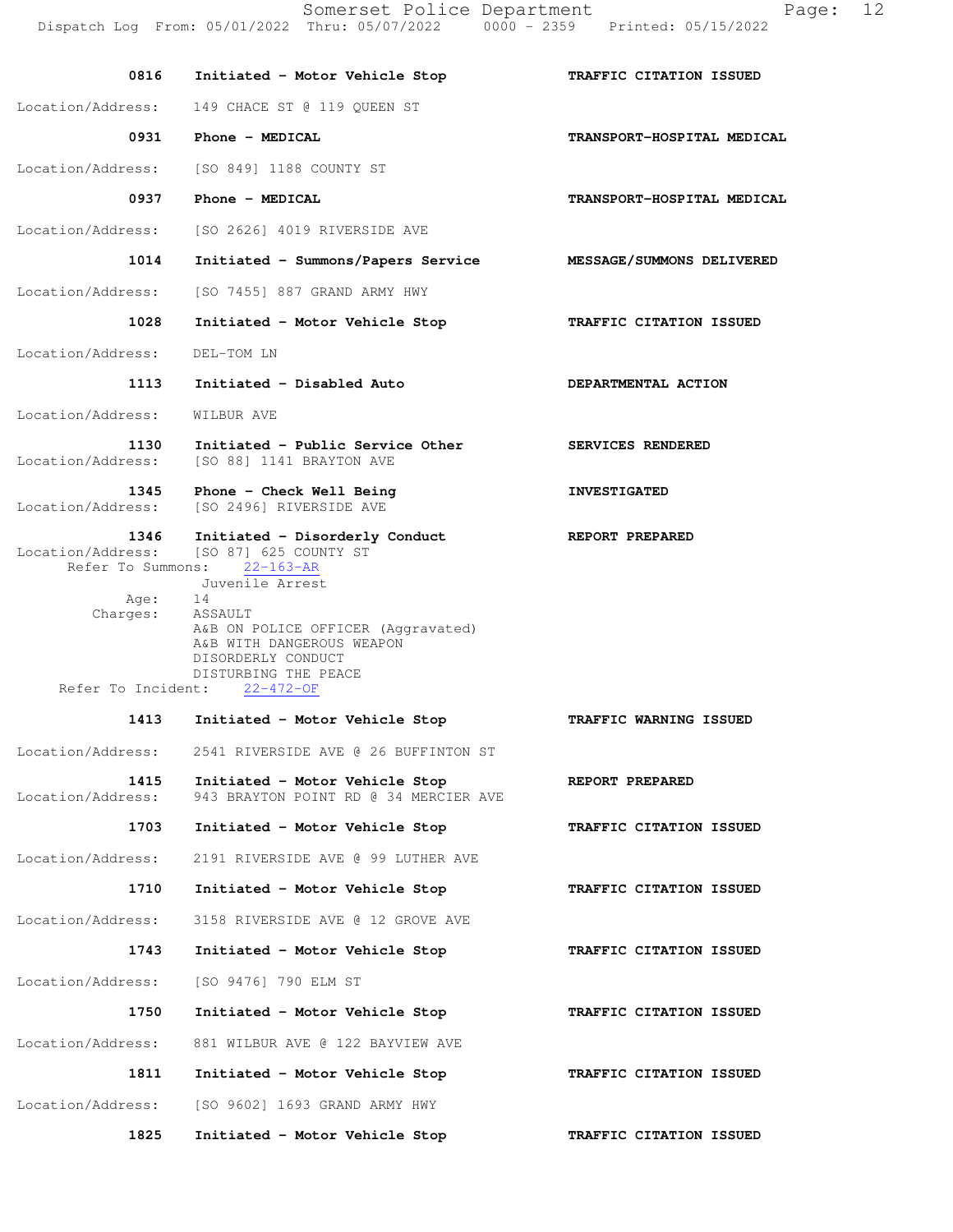| Location/Address:         | 221 WHETSTONE HILL RD @ 185 ROSEWOOD RD               |                            |
|---------------------------|-------------------------------------------------------|----------------------------|
| 1825                      | Initiated - Parking Violation FARKING TICKET ISSUED   |                            |
| Location/Address:         | [SO 4307] 815 GRAND ARMY HWY                          |                            |
| 1843                      | Initiated - Motor Vehicle Stop                        | TRAFFIC CITATION ISSUED    |
|                           | Location/Address: [SO 44] 1833 WILBUR AVE             |                            |
| 1853                      | Phone - Check Well Being                              | TRANSPORT-HOSPITAL MEDICAL |
|                           | Location/Address: [SO 16] 937 COUNTY ST               |                            |
| Location/Address:         | 1934 Phone - Animal Complaint<br>44 LEPES RD          | <b>INVESTIGATED</b>        |
| 1938                      | Phone - MEDICAL                                       | TRANSPORT-HOSPITAL MEDICAL |
| Location/Address:         | 103 SHAWOMET AVE Apt. #1                              |                            |
| 2044                      | Initiated - Motor Vehicle Stop                        | TRAFFIC WARNING ISSUED     |
| Location/Address:         | 172 COUNTY ST @ 1 STEVENS ST                          |                            |
| 2054                      | Phone - Hazardous Condition                           | REFERRED TO OTHER AGENCY   |
| Location/Address:         | SWAZEY RD                                             |                            |
| 2331<br>Location/Address: | Phone - MEDICAL<br>[SO 138] 1878 WILBUR AVE Apt. #228 | Patient Refusal            |

### **For Date: 05/05/2022 - Thursday**

| 0038                      | Initiated - PREMISE CHECK                       | DEPARTMENTAL ACTION |
|---------------------------|-------------------------------------------------|---------------------|
|                           | Location/Address: [SO 149] 100 SLADES FERRY AVE |                     |
| 0040                      | Initiated - PREMISE CHECK                       | DEPARTMENTAL ACTION |
| Location/Address:         | [SO 8306] 537 RIVERSIDE AVE                     |                     |
| 0041                      | Initiated - PREMISE CHECK                       | DEPARTMENTAL ACTION |
| Location/Address:         | [SO 7048] 231 RIVERSIDE AVE                     |                     |
| 0146                      | Initiated - PREMISE CHECK                       | DEPARTMENTAL ACTION |
| Location/Address:         | [SO 5797] 1258 WILBUR AVE                       |                     |
| 0147                      | Initiated - PREMISE CHECK                       | DEPARTMENTAL ACTION |
| Location/Address:         | [SO 138] 1878 WILBUR AVE                        |                     |
| 0150<br>Location/Address: | Phone - Suspicious Auto<br>24 CARRIE HOOD LN    | <b>INVESTIGATED</b> |
| 0152                      | Initiated - PREMISE CHECK                       | DEPARTMENTAL ACTION |
| Location/Address:         | [SO 184] 732 LEES RIVER AVE                     |                     |
| 0155                      | Initiated - PREMISE CHECK                       | DEPARTMENTAL ACTION |
| Location/Address:         | [SO 9602] 1693 GRAND ARMY HWY                   |                     |
| 0155                      | Initiated - PREMISE CHECK                       | DEPARTMENTAL ACTION |
| Location/Address:         | [SO 61] 1250 GRAND ARMY HWY                     |                     |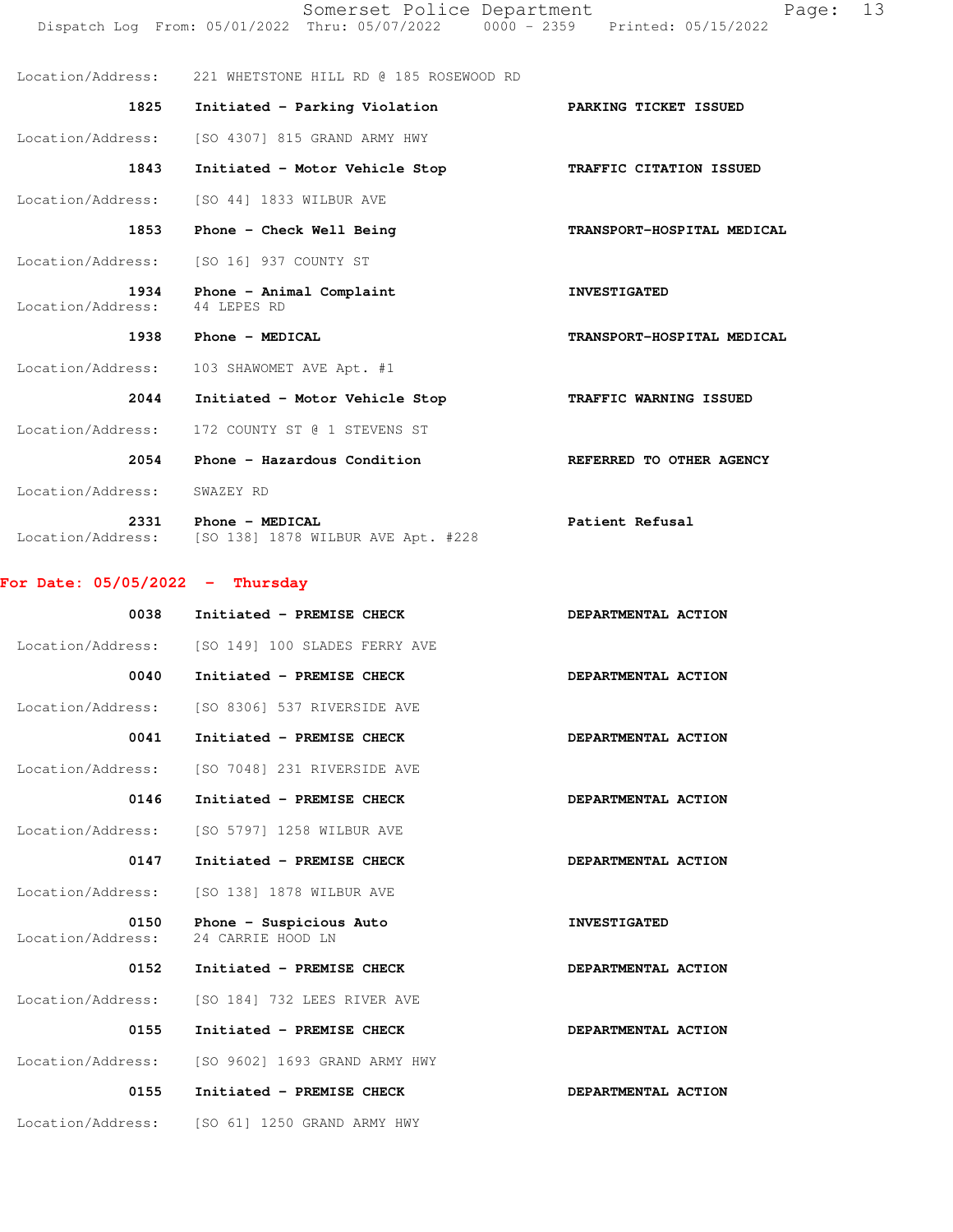| 0156              | Initiated - PREMISE CHECK                         | DEPARTMENTAL ACTION     |
|-------------------|---------------------------------------------------|-------------------------|
|                   | Location/Address: [SO 1862] 1115 GRAND ARMY HWY   |                         |
| 0158              | Initiated - PREMISE CHECK                         | DEPARTMENTAL ACTION     |
| Location/Address: | [SO 4307] 815 GRAND ARMY HWY                      |                         |
| 0201              | Initiated - PREMISE CHECK                         | DEPARTMENTAL ACTION     |
| Location/Address: | [SO 9831] 550 GRAND ARMY HWY                      |                         |
| 0204              | Initiated - PREMISE CHECK                         | DEPARTMENTAL ACTION     |
| Location/Address: | [SO 2] 535 GRAND ARMY HWY                         |                         |
| 0220              | Initiated - PREMISE CHECK                         | DEPARTMENTAL ACTION     |
| Location/Address: | [SO 163] 3828 RIVERSIDE AVE                       |                         |
| 0224              | Initiated - PREMISE CHECK                         | DEPARTMENTAL ACTION     |
| Location/Address: | [SO L0000046] MAIN ST                             |                         |
| 0228              | Initiated - PREMISE CHECK                         | DEPARTMENTAL ACTION     |
| Location/Address: | [SO 1024] 2722 COUNTY ST                          |                         |
| 0229              | Initiated - PREMISE CHECK                         | DEPARTMENTAL ACTION     |
| Location/Address: | [SO 12] 2732 COUNTY ST                            |                         |
| 0230              | Initiated - PREMISE CHECK                         | DEPARTMENTAL ACTION     |
| Location/Address: | [SO 9474] 2756 COUNTY ST                          |                         |
| 0231              | Initiated - PREMISE CHECK                         | DEPARTMENTAL ACTION     |
| Location/Address: | [SO 178] 2900 COUNTY ST                           |                         |
| 0233              | Initiated - PREMISE CHECK                         | DEPARTMENTAL ACTION     |
|                   | Location/Address: [SO L0000019] COUNTY ST         |                         |
| 0241              | Initiated - PREMISE CHECK                         | DEPARTMENTAL ACTION     |
|                   | Location/Address: [SO 1677] 580 WHETSTONE HILL RD |                         |
| 0244              | Initiated - PREMISE CHECK                         | DEPARTMENTAL ACTION     |
| Location/Address: | WINDWARD DR                                       |                         |
| 0245              | Initiated - PREMISE CHECK                         | DEPARTMENTAL ACTION     |
| Location/Address: | [SO 4] 90 OLYMPIC RD                              |                         |
| 0250              | Initiated - PREMISE CHECK                         | DEPARTMENTAL ACTION     |
| Location/Address: | [SO 100] 2112 COUNTY ST                           |                         |
| 0621              | Initiated - Motor Vehicle Stop                    | TRAFFIC CITATION ISSUED |
| Location/Address: | [SO 140] 707 GRAND ARMY HWY                       |                         |
| 0632              | Initiated - PREMISE CHECK                         | DEPARTMENTAL ACTION     |
| Location/Address: | [SO L0000028] SIMBROM DR                          |                         |
| 0643              | Initiated - Motor Vehicle Stop                    | TRAFFIC CITATION ISSUED |
| Location/Address: | [SO 140] 707 GRAND ARMY HWY                       |                         |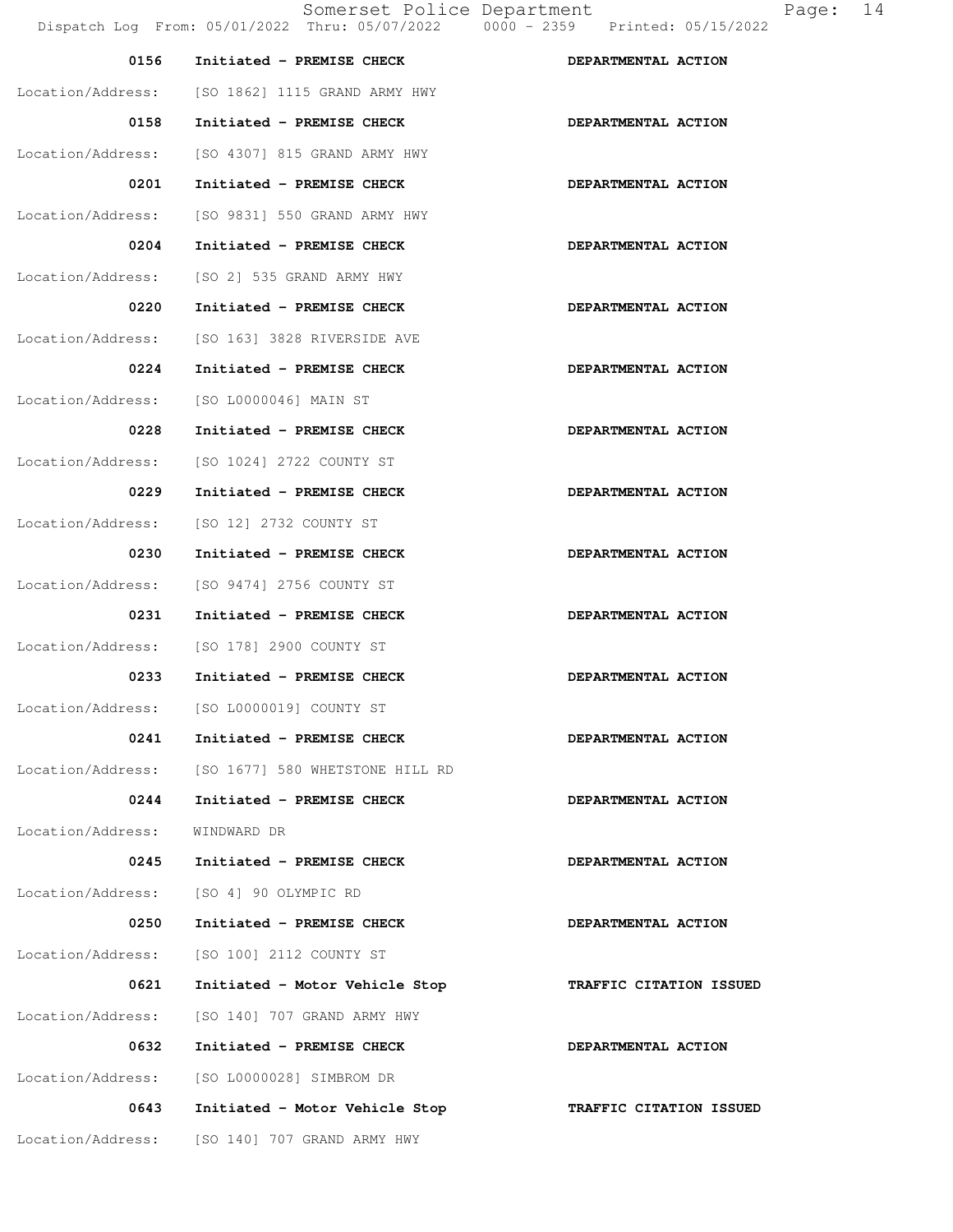**0656** Phone - Accident **Patient Refusal** Patient Refusal Location/Address: 480 NORTH ST @ 4053 COUNTY ST Refer To Accident: 22-150-AC 0738 Initiated - Public Service Other **DEPARTMENTAL ACTION**  Location/Address: [SO 88] 1141 BRAYTON AVE 0747 Initiated - Officer Wanted **ADVICE GIVEN**  Location/Address: [SO 9111] 927 COUNTY ST  **0749 Initiated - Assist Other Agency SERVICES RENDERED**  Location/Address: [SO 2] 535 GRAND ARMY HWY 0854 Initiated - Public Service Other **DEPARTMENTAL ACTION**  Location/Address: [SO 11] 538 CHACE ST  **1054 Initiated - Motor Vehicle Stop TRAFFIC CITATION ISSUED**  Location/Address: [SO 5] 145 COUNTY ST  **1119 Initiated - Motor Vehicle Stop TRAFFIC CITATION ISSUED**  Location/Address: 155 READ ST @ 99 SMITH AVE 1158 Phone - Alarm Burglar/Holdup **ACCIDENTAL/DEFECTIVE ALARM**  Location/Address: 488 WASHINGTON AVE  **1240 Initiated - Continued Investigation INVESTIGATED**  Location/Address: [SO 8241] 93 LUCY LN  **1255** Phone - Accident **REPORT PREPARED**  Location/Address: [SO 4878] 117 COUNTY ST Refer To Accident: 22-151-AC  **1258 Initiated - Arrest Warrants (All) UNFOUNDED**  Location/Address: 108 COUNTY ST  **1305 Radio - Arrest Warrants (All) UNFOUNDED**  Location/Address: [SO 8306] 537 RIVERSIDE AVE  **1314 Radio - Arrest Warrants (All) UNFOUNDED**  Location/Address: [SO 8624] 602 GRAND ARMY HWY  **1316 Initiated - Public Service Other SERVICES RENDERED**  Location/Address: [SO 11] 538 CHACE ST  **1323 Radio - Arrest Warrants (All) INVESTIGATED**  Location/Address: [SO 138] 1878 WILBUR AVE  **1331 Phone - 911 Hang up/Aban line/Unf Call ACCIDENTAL 9-1-1 CALL**  Location/Address: 91 HINCHEY LN  **1340 Initiated - Suspicious Auto REPORT PREPARED**  Location/Address: [SO 138] 1878 WILBUR AVE Location/Address: [SO 138] 1878 W.<br>Refer To Incident: 22-475-OF  **1545 Walk-In - CAR SEAT INSTALLATION DEPARTMENTAL ACTION**  Location/Address: 465 COUNTY ST  **1615 Phone - 911 Hang up/Aban line/Unf Call ACCIDENTAL 9-1-1 CALL**  Location/Address: [SO 5407] 55 RIVERSIDE AVE  **1719 Phone - 911 Hang up/Aban line/Unf Call ACCIDENTAL 9-1-1 CALL**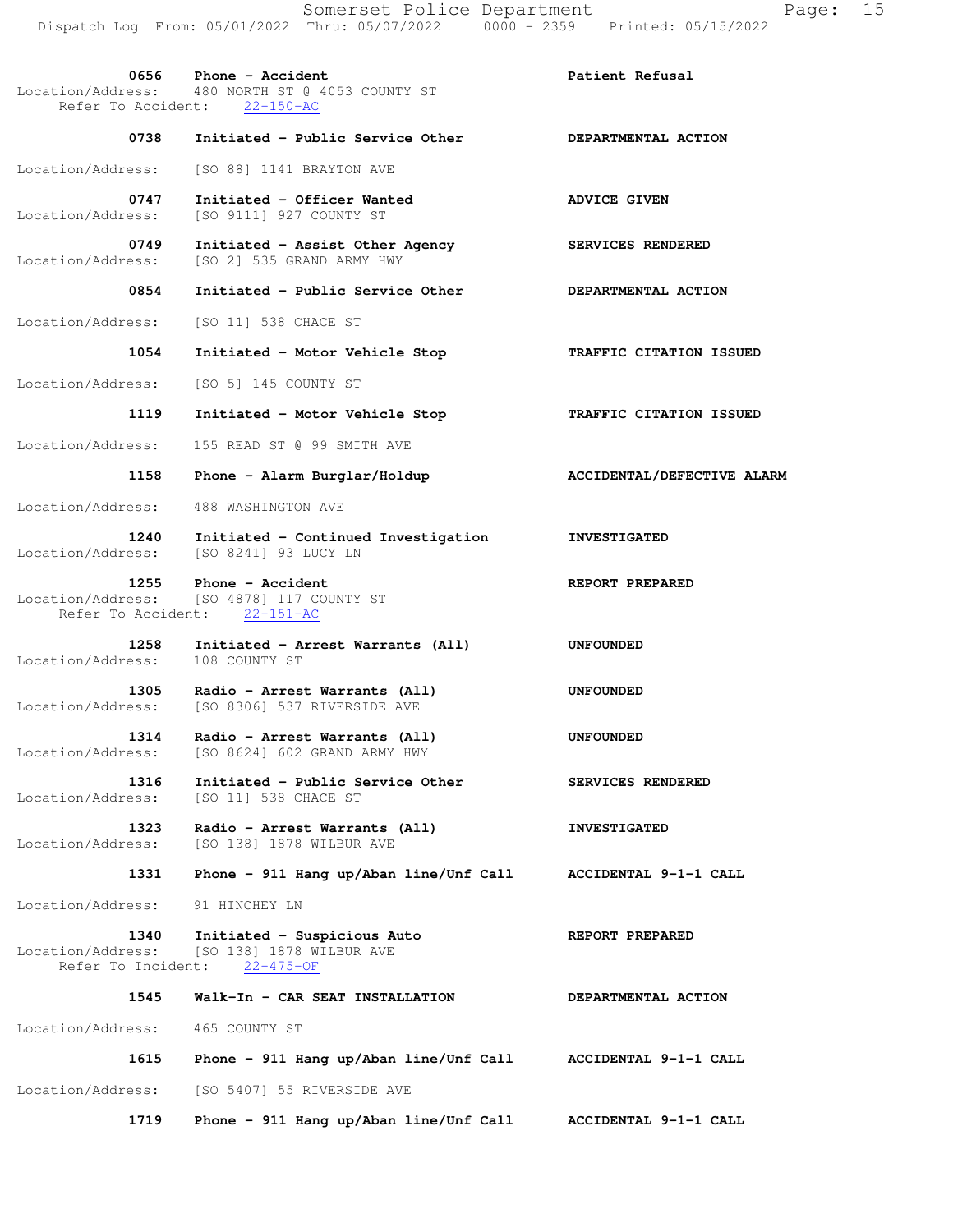| Somerset Police Department<br>16<br>Page:<br>Dispatch Log From: 05/01/2022 Thru: 05/07/2022 0000 - 2359 Printed: 05/15/2022 |                                                                     |                             |  |
|-----------------------------------------------------------------------------------------------------------------------------|---------------------------------------------------------------------|-----------------------------|--|
| Location/Address: 130 DUBLIN ST                                                                                             |                                                                     |                             |  |
|                                                                                                                             | 1835 Initiated - PREMISE CHECK                                      | DEPARTMENTAL ACTION         |  |
| Location/Address:                                                                                                           | [SO 4878] 117 COUNTY ST                                             |                             |  |
| 1835                                                                                                                        | Initiated - PREMISE CHECK                                           | DEPARTMENTAL ACTION         |  |
| Location/Address:                                                                                                           | [SO 5] 145 COUNTY ST                                                |                             |  |
| 1851                                                                                                                        | Phone - Parking Violation                                           | NO POLICE SERVICE NECESSARY |  |
| Location/Address:                                                                                                           | 106 SHAWOMET AVE                                                    |                             |  |
| 1939<br>Location/Address:                                                                                                   | Phone - KEEP THE PEACE<br>[SO 5245] 145 PROSPECT ST                 | SERVICES RENDERED           |  |
| 2048                                                                                                                        | Initiated - PREMISE CHECK                                           | DEPARTMENTAL ACTION         |  |
| Location/Address:                                                                                                           | [SO L0000028] SIMBROM DR                                            |                             |  |
| 2108                                                                                                                        | Initiated - Motor Vehicle Stop                                      | TRAFFIC CITATION ISSUED     |  |
| Location/Address:                                                                                                           | 35 SULLIVAN AVE @ 174 WILBUR AVE                                    |                             |  |
| 2111                                                                                                                        | Initiated - Motor Vehicle Stop                                      | TRAFFIC CITATION ISSUED     |  |
| Location/Address:                                                                                                           | 26 BUFFINTON ST @ 2541 RIVERSIDE AVE                                |                             |  |
| 2122                                                                                                                        | Initiated - Motor Vehicle Stop                                      | TRAFFIC CITATION ISSUED     |  |
| Location/Address:                                                                                                           | 16 GRAY ST @ 2465 RIVERSIDE AVE                                     |                             |  |
| 2129                                                                                                                        | Initiated - Motor Vehicle Stop                                      | TRAFFIC CITATION ISSUED     |  |
| Location/Address:                                                                                                           | 16 GRAY ST @ 2465 RIVERSIDE AVE                                     |                             |  |
| 2148<br>Location/Address:                                                                                                   | Phone - MEDICAL<br>[SO 227] 455 BRAYTON AVE                         | Patient Refusal             |  |
| 2229                                                                                                                        | Initiated - PREMISE CHECK                                           | DEPARTMENTAL ACTION         |  |
| Location/Address:                                                                                                           | [SO 8569] MASSASOIT ST                                              |                             |  |
| 2229                                                                                                                        | Initiated - PREMISE CHECK                                           | DEPARTMENTAL ACTION         |  |
| Location/Address:                                                                                                           | [SO L0000025] BRAYTON POINT RD                                      |                             |  |
| 2312                                                                                                                        | Initiated - PREMISE CHECK                                           | DEPARTMENTAL ACTION         |  |
| Location/Address:                                                                                                           | [SO 5588] 150 SLADES FERRY AVE                                      |                             |  |
| 2323<br>Location/Address:<br>Refer To Accident:                                                                             | Phone - Accident<br>[SO 2538] 825 GRAND ARMY HWY<br>$22 - 152 - AC$ | REPORT PREPARED             |  |

## **For Date: 05/06/2022 - Friday**

| 0035              | Initiated - PREMISE CHECK      | DEPARTMENTAL ACTION |
|-------------------|--------------------------------|---------------------|
| Location/Address: | [SO 5588] 150 SLADES FERRY AVE |                     |
| 0036              | Initiated - PREMISE CHECK      | DEPARTMENTAL ACTION |
| Location/Address: | [SO 7048] 231 RIVERSIDE AVE    |                     |
| 0036              | Initiated - PREMISE CHECK      | DEPARTMENTAL ACTION |
| Location/Address: | [SO 87] 625 COUNTY ST          |                     |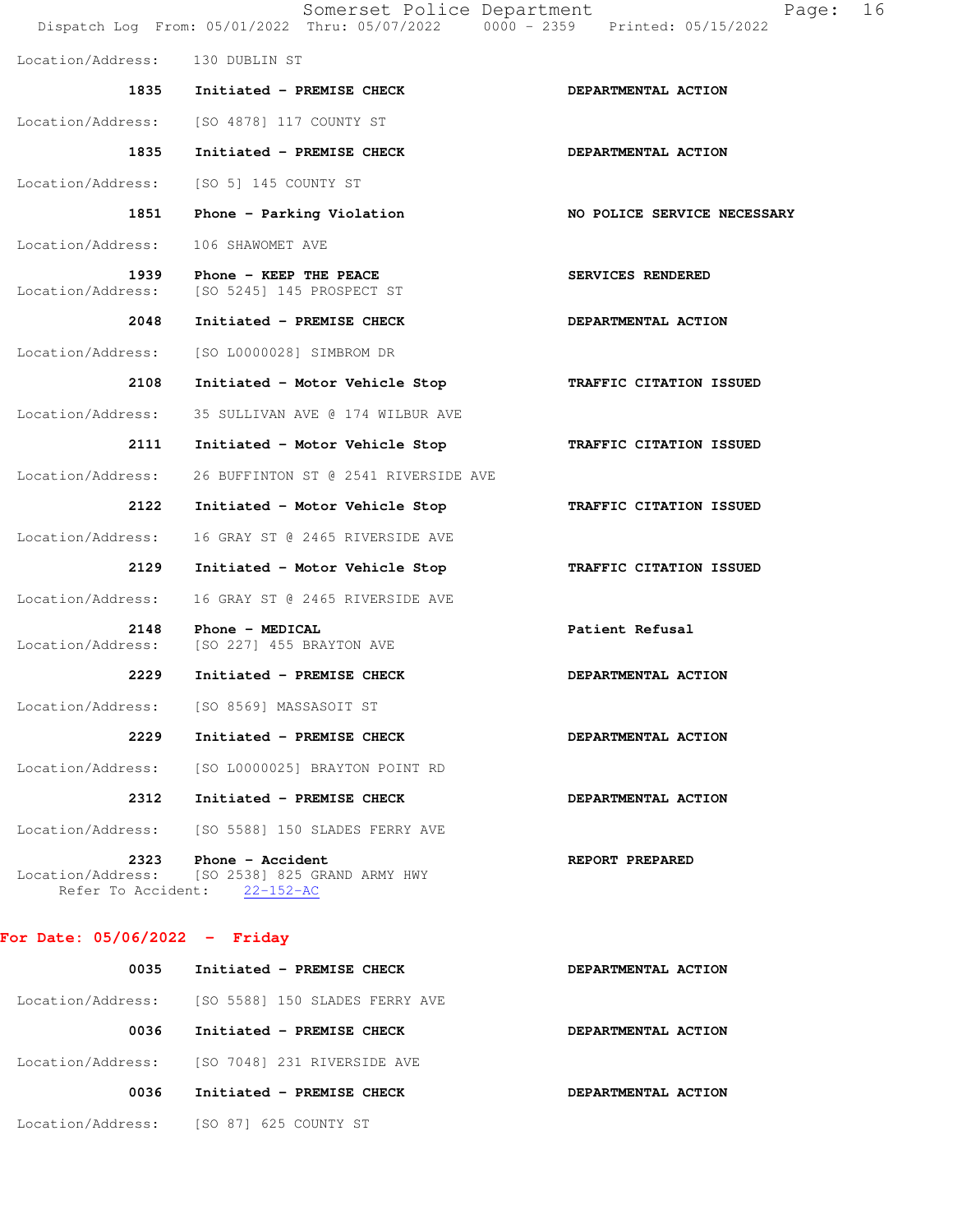Somerset Police Department Page: 17 Dispatch Log From: 05/01/2022 Thru: 05/07/2022 0000 - 2359 Printed: 05/15/2022 0039 Initiated - PREMISE CHECK **DEPARTMENTAL ACTION**  Location/Address: [SO 2452] 1855 COUNTY ST 0042 Initiated - PREMISE CHECK **DEPARTMENTAL ACTION**  Location/Address: [SO L0000023] 1606 RIVERSIDE AVE 0043 Initiated - PREMISE CHECK **DEPARTMENTAL ACTION**  Location/Address: [SO L0000027] WILBUR AVE 0046 Initiated - PREMISE CHECK **DEPARTMENTAL ACTION** Location/Address: [SO 1093] 830 READ ST 0049 Initiated - PREMISE CHECK **DEPARTMENTAL ACTION** Location/Address: [SO 138] 1878 WILBUR AVE 0051 Initiated - PREMISE CHECK **DEPARTMENTAL ACTION**  Location/Address: [SO 9602] 1693 GRAND ARMY HWY 0135 Initiated - PREMISE CHECK **DEPARTMENTAL ACTION**  Location/Address: [SO 61] 1250 GRAND ARMY HWY 0340 Phone - Officer Wanted **TRANSPORT-HOSPITAL MEDICAL**  Location/Address: 300 READ ST Apt. #1 0429 Phone - Disturbance **REPORT PREPARED**  Location/Address: [SO 8624] 602 GRAND ARMY HWY Apt. #213 0457 Phone - Disabled Auto **SERVICES RENDERED**  Location/Address: [SO 2496] RIVERSIDE AVE 0636 Phone - Fire Alarm **ACCIDENTAL/DEFECTIVE ALARM**  Location/Address: [SO 2658] 315 MASSACHUSETTS AVE **0657 Phone - Disturbance INVESTIGATED**<br>
Location/Address: [SO 8624] 602 GRAND ARMY HWY [SO 8624] 602 GRAND ARMY HWY **0735 Initiated - Motor Vehicle Complaints UNFOUNDED**<br>Location/Address: [SO 190] 476 READ ST [SO 190] 476 READ ST 0740 Initiated - Public Service Other **DEPARTMENTAL ACTION**  Location/Address: [SO 88] 1141 BRAYTON AVE 0815 Phone - Officer Wanted **INVESTIGATED** Location/Address: [SO 2838] 505 GRAND ARMY HWY 0835 Initiated - Public Service Other **DEPARTMENTAL ACTION**  Location/Address: [SO 5665] 345 CHACE ST 0859 Phone - Accident **REPORT PREPARED**  Location/Address: [SO 4726] 1300 WILBUR AVE Refer To Accident: 22-153-AC  **0910 Initiated - Motor Vehicle Stop TRAFFIC CITATION ISSUED**  Location/Address: 21 PALMER ST @ 527 HIGH ST 0926 Phone - Town Office Business **DEPARTMENTAL ACTION** Location/Address: [SO 197] 140 WOOD ST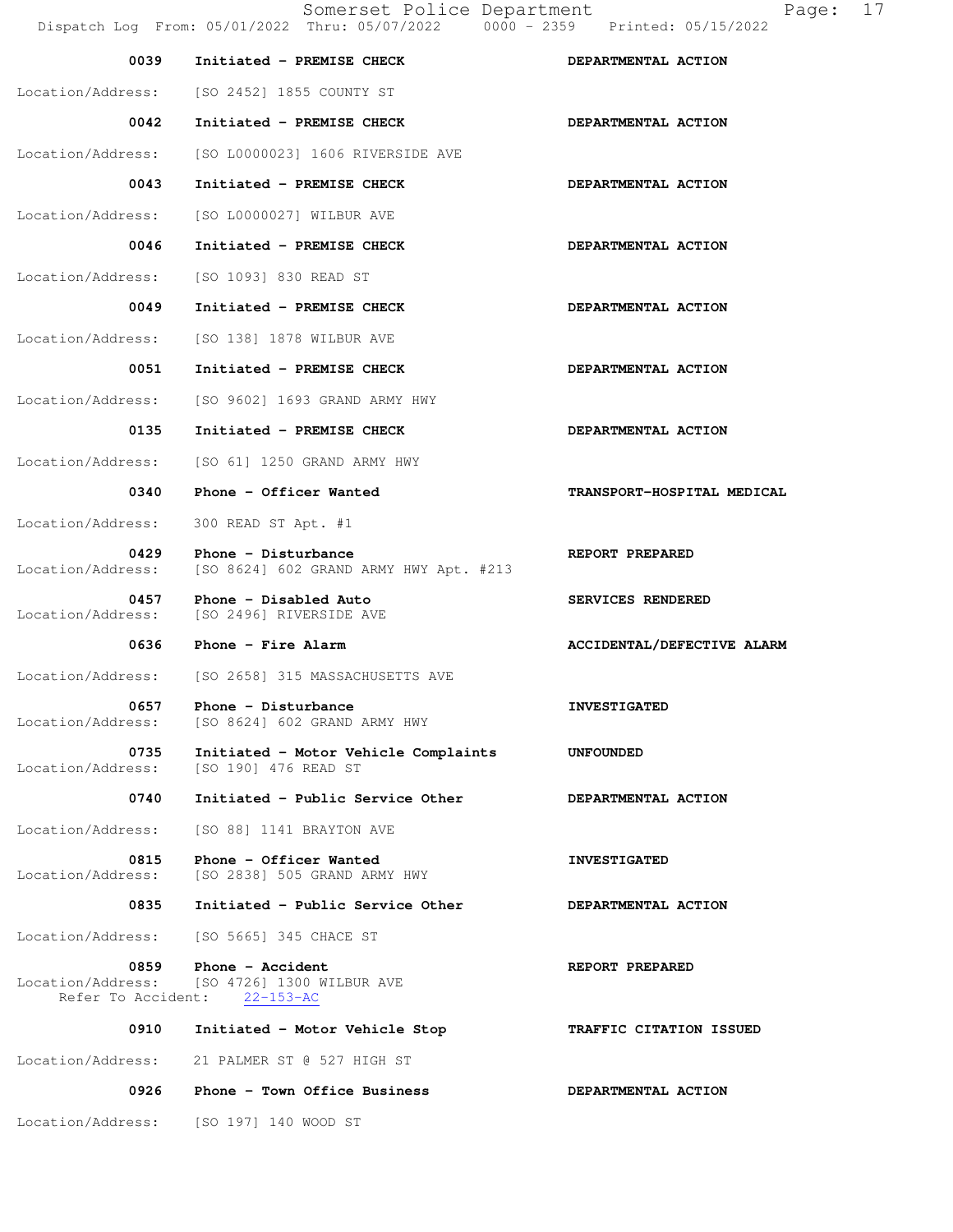Somerset Police Department Page: 18 Dispatch Log From: 05/01/2022 Thru: 05/07/2022 0000 - 2359 Printed: 05/15/2022  **1019 Initiated - Animal Complaint REPORT PREPARED**  Location/Address: [SO 88] 1141 BRAYTON AVE<br>Refer To Incident: 22-477-OF Refer To Incident: **1339 Phone - MEDICAL ACCIDENTAL/DEFECTIVE ALARM**  Location/Address: 51 FENO CT 1358 Phone - Officer Wanted **DEPARTMENTAL ACTION** Location/Address: [SO 91] 115 WOOD ST 1410 Phone - Check Well Being **INVESTIGATED**  Location/Address: 538 KATHLEEN AVE  **1446 Phone - MEDICAL TRANSPORT-HOSPITAL MEDICAL**  Location/Address: [SO 9275] 21 KEENE ST 1504 Phone - Missing Person **REPORT PREPARED**  Location/Address: [SO 87] 625 COUNTY ST  **1819 Initiated - Motor Vehicle Stop TRAFFIC CITATION ISSUED**  Location/Address: 2465 RIVERSIDE AVE @ 16 GRAY ST  **1834 Phone - MEDICAL TRANSPORT-HOSPITAL MEDICAL**  Location/Address: 32 ALFRED ST  **1850 Phone - Alarm Burglar/Holdup ACCIDENTAL/DEFECTIVE ALARM**  Location/Address: [SO 128] 585 GRAND ARMY HWY  **1915 Initiated - PREMISE CHECK DEPARTMENTAL ACTION**  Location/Address: [SO 138] 1878 WILBUR AVE 1915 Initiated - PREMISE CHECK **DEPARTMENTAL ACTION**  Location/Address: [SO 171] 1876 WILBUR AVE  **1930 Phone - MEDICAL TRANSPORT-HOSPITAL MEDICAL**  Location/Address: [SO 14] 500 WILBUR AVE  **2009 Initiated - Summons/Papers Service MESSAGE/SUMMONS DELIVERED**  Location/Address: 2929 RIVERSIDE AVE  **2015 Initiated - PREMISE CHECK DEPARTMENTAL ACTION**  Location/Address: [SO L0000028] SIMBROM DR **2018** Phone - Accident **REFERRED TO OTHER AGENCY**  Location/Address: CHACE ST  **2027 Initiated - Summons/Papers Service MESSAGE/SUMMONS NOT DELIVERED** Location/Address: [SO 4704] 29 BARRY AVE  **2036 Initiated - Motor Vehicle Stop TRAFFIC CITATION ISSUED**  Location/Address: [SO 166] 1263 BRAYTON POINT RD  **2057 Initiated - Motor Vehicle Stop TRAFFIC CITATION ISSUED**  Location/Address: 30 KEEGAN CT @ 4105 RIVERSIDE AVE  **2106 Phone - Open Door/Window SECURED BUILDING**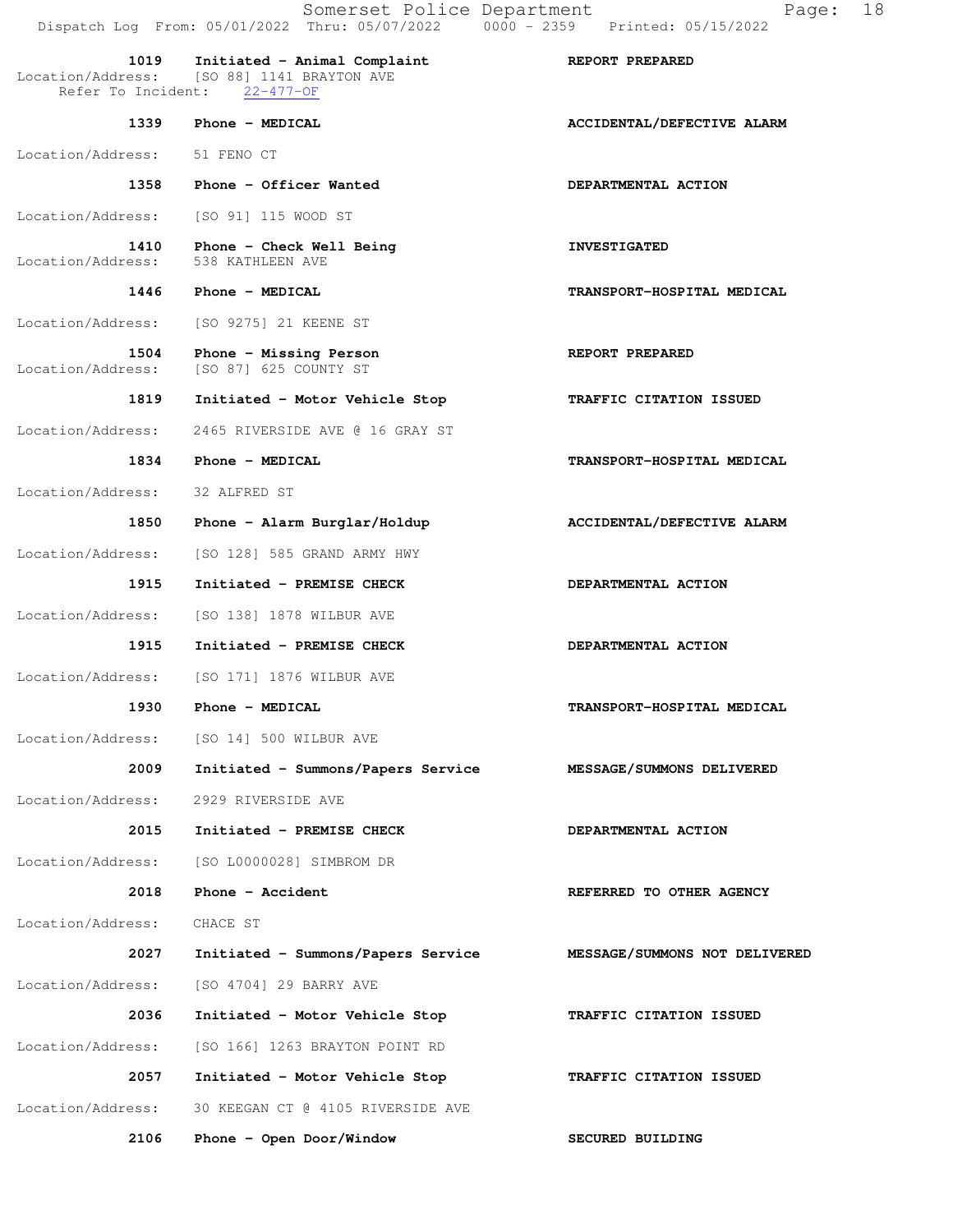|                                   | Somerset Police Department<br>Dispatch Log From: 05/01/2022 Thru: 05/07/2022 0000 - 2359 Printed: 05/15/2022 |                     | Page: | 19 |
|-----------------------------------|--------------------------------------------------------------------------------------------------------------|---------------------|-------|----|
|                                   | Location/Address: [SO 8841] 226 CHATTERTON AVE<br>Refer To Incident: 22-481-OF                               |                     |       |    |
|                                   | 2126 Initiated - PREMISE CHECK                                                                               | DEPARTMENTAL ACTION |       |    |
|                                   | Location/Address: [SO 8569] MASSASOIT ST                                                                     |                     |       |    |
|                                   | 2127 Initiated - PREMISE CHECK                                                                               | DEPARTMENTAL ACTION |       |    |
|                                   | Location/Address: [SO L0000025] BRAYTON POINT RD                                                             |                     |       |    |
|                                   |                                                                                                              |                     |       |    |
| For Date: $05/07/2022 -$ Saturday |                                                                                                              |                     |       |    |
| 0030                              | Initiated - PREMISE CHECK                                                                                    | DEPARTMENTAL ACTION |       |    |
|                                   | Location/Address: [SO 11] 538 CHACE ST                                                                       |                     |       |    |
| 0033                              | Initiated - PREMISE CHECK                                                                                    | DEPARTMENTAL ACTION |       |    |
| Location/Address:                 | [SO 100] 2112 COUNTY ST                                                                                      |                     |       |    |
| 0034                              | Initiated - PREMISE CHECK                                                                                    | DEPARTMENTAL ACTION |       |    |
| Location/Address:                 | [SO 189] 2317 COUNTY ST                                                                                      |                     |       |    |
| 0036                              | Initiated - PREMISE CHECK                                                                                    | DEPARTMENTAL ACTION |       |    |
| Location/Address:                 | [SO 133] 582 SOUTH ST                                                                                        |                     |       |    |
| 0037                              | Initiated - PREMISE CHECK                                                                                    | DEPARTMENTAL ACTION |       |    |
| Location/Address:                 | [SO 1024] 2722 COUNTY ST                                                                                     |                     |       |    |
| 0038                              | Initiated - PREMISE CHECK                                                                                    | DEPARTMENTAL ACTION |       |    |
| Location/Address:                 | [SO 12] 2732 COUNTY ST                                                                                       |                     |       |    |
| 0039                              | Initiated - PREMISE CHECK                                                                                    | DEPARTMENTAL ACTION |       |    |
| Location/Address:                 | [SO 179] 2756 COUNTY ST                                                                                      |                     |       |    |
| 0040                              | Initiated - PREMISE CHECK                                                                                    | DEPARTMENTAL ACTION |       |    |
| Location/Address:                 | [SO 178] 2900 COUNTY ST                                                                                      |                     |       |    |
| 0041                              | Initiated - PREMISE CHECK                                                                                    | DEPARTMENTAL ACTION |       |    |
| Location/Address:                 | [SO L0000019] COUNTY ST                                                                                      |                     |       |    |
| 0042                              | Initiated - PREMISE CHECK                                                                                    | DEPARTMENTAL ACTION |       |    |
| Location/Address:                 | [SO 78] 3049 COUNTY ST                                                                                       |                     |       |    |
| 0043                              | Initiated - PREMISE CHECK                                                                                    | DEPARTMENTAL ACTION |       |    |
| Location/Address:                 | [SO 2343] 3200 COUNTY ST                                                                                     |                     |       |    |
| 0046                              | Initiated - PREMISE CHECK                                                                                    | DEPARTMENTAL ACTION |       |    |
| Location/Address:                 | [SO 162] 3249 COUNTY ST                                                                                      |                     |       |    |
| 0047                              | Initiated - PREMISE CHECK                                                                                    | DEPARTMENTAL ACTION |       |    |
| Location/Address:                 | [SO 1677] 580 WHETSTONE HILL RD                                                                              |                     |       |    |
| 0051                              | Initiated - PREMISE CHECK                                                                                    | DEPARTMENTAL ACTION |       |    |
| Location/Address:                 | WINDWARD DR                                                                                                  |                     |       |    |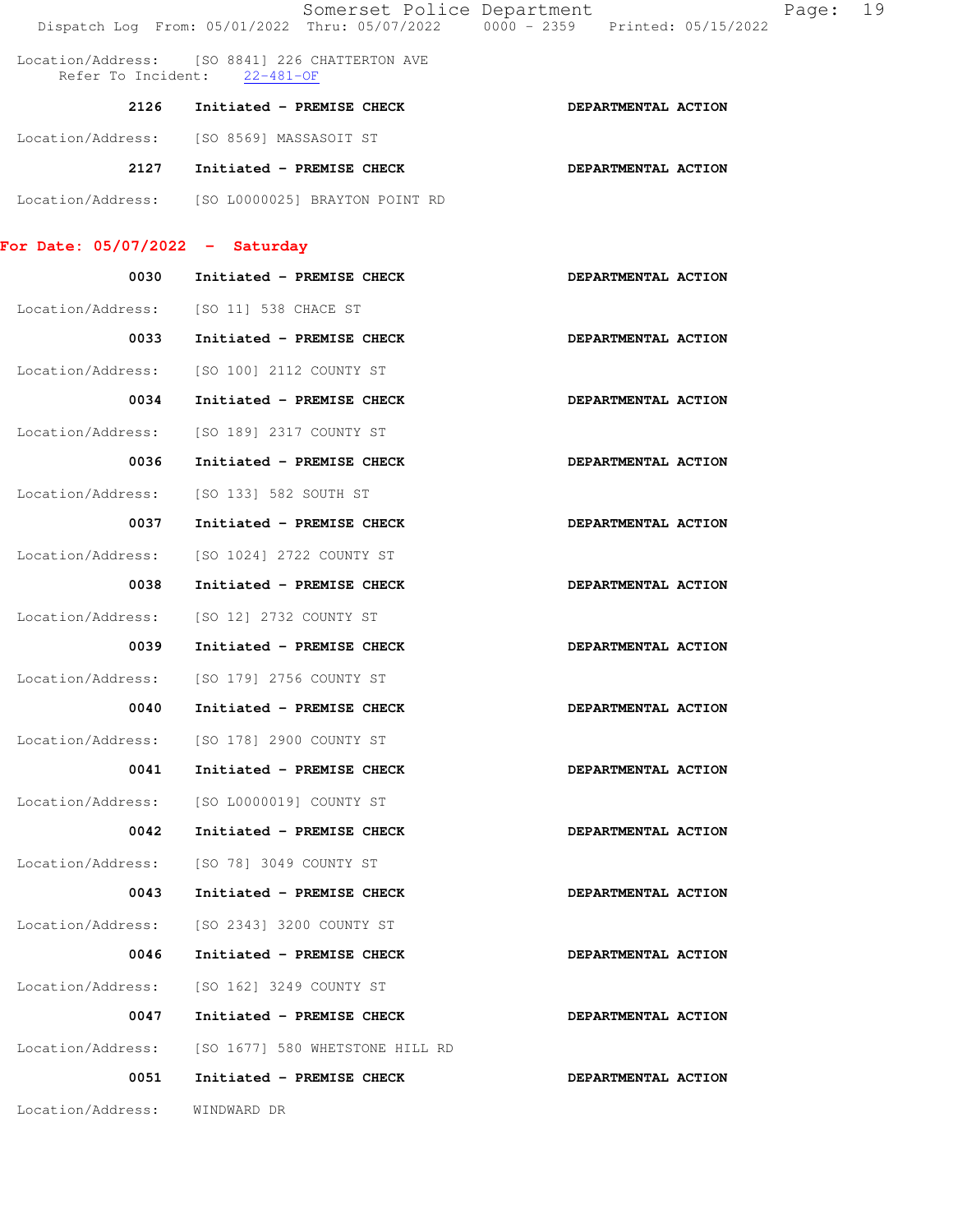| 0052                            | Initiated - PREMISE CHECK                     | DEPARTMENTAL ACTION |
|---------------------------------|-----------------------------------------------|---------------------|
|                                 | Location/Address: [SO 4] 90 OLYMPIC RD        |                     |
| 0058                            | Initiated - PREMISE CHECK                     | DEPARTMENTAL ACTION |
| Location/Address:               | FAIRWAY DR                                    |                     |
| 0102                            | Initiated - PREMISE CHECK                     | DEPARTMENTAL ACTION |
| Location/Address:               | ELM ST                                        |                     |
| 0105                            | Initiated - PREMISE CHECK                     | DEPARTMENTAL ACTION |
|                                 | Location/Address: [SO 855] 4052 COUNTY ST     |                     |
| 0106                            | Initiated - PREMISE CHECK                     | DEPARTMENTAL ACTION |
|                                 | Location/Address: [SO 2257] 4095 COUNTY ST    |                     |
| 0108                            | Initiated - PREMISE CHECK                     | DEPARTMENTAL ACTION |
| Location/Address:               | KENMAR DR                                     |                     |
| 0110                            | Initiated - PREMISE CHECK                     | DEPARTMENTAL ACTION |
| Location/Address: BROAD COVE ST |                                               |                     |
| 0114                            | Initiated - PREMISE CHECK                     | DEPARTMENTAL ACTION |
| Location/Address:               | [SO 9602] 1693 GRAND ARMY HWY                 |                     |
| 0115                            | Initiated - PREMISE CHECK                     | DEPARTMENTAL ACTION |
|                                 | Location/Address: [SO L0000046] MAIN ST       |                     |
| 0117                            | Initiated - PREMISE CHECK                     | DEPARTMENTAL ACTION |
|                                 | Location/Address: [SO 1804] 1 MAIN ST         |                     |
| 0120                            | Initiated - PREMISE CHECK                     | DEPARTMENTAL ACTION |
|                                 | Location/Address: [SO 138] 1878 WILBUR AVE    |                     |
| 0120                            | Initiated - PREMISE CHECK                     | DEPARTMENTAL ACTION |
|                                 | Location/Address: [SO 94] 274 HIGH ST         |                     |
|                                 | 0121 Initiated - PREMISE CHECK                | DEPARTMENTAL ACTION |
|                                 | Location/Address: [SO 421] 215 COUNTY ST      |                     |
| 0122                            | Initiated - PREMISE CHECK                     | DEPARTMENTAL ACTION |
|                                 | Location/Address: [SO 3635] 265 HIGH ST       |                     |
| 0122                            | Initiated - PREMISE CHECK                     | DEPARTMENTAL ACTION |
|                                 | Location/Address: [SO L0000022] DUBLIN ST     |                     |
| 0123                            | Initiated - PREMISE CHECK                     | DEPARTMENTAL ACTION |
|                                 | Location/Address: [SO 153] 4231 RIVERSIDE AVE |                     |
| 0124                            | Initiated - PREMISE CHECK                     | DEPARTMENTAL ACTION |
|                                 | Location/Address: [SO L0000028] SIMBROM DR    |                     |
| 0125                            | Initiated - PREMISE CHECK                     | DEPARTMENTAL ACTION |
|                                 | Location/Address: [SO 1] 54 COUNTY ST         |                     |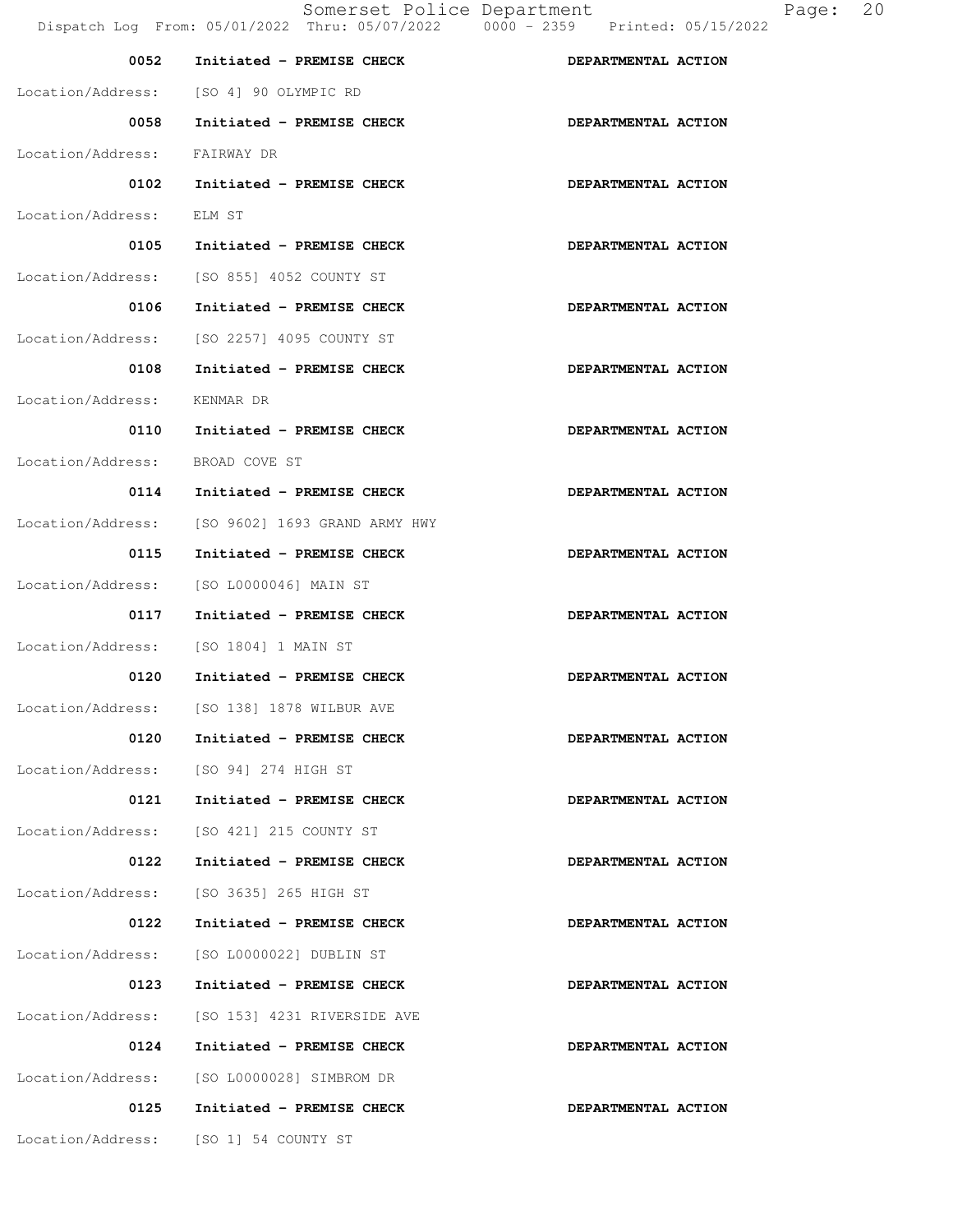Location/Address: [SO 163] 3828 RIVERSIDE AVE

0128 Initiated - PREMISE CHECK **DEPARTMENTAL ACTION**  Location/Address: BOURN AVE 0131 Initiated - PREMISE CHECK **DEPARTMENTAL ACTION** Location/Address: [SO 136] 1804 COUNTY ST 0131 Initiated - PREMISE CHECK **DEPARTMENTAL ACTION** Location/Address: [SO L0000027] WILBUR AVE 0132 Initiated - PREMISE CHECK **DEPARTMENTAL ACTION** Location/Address: [SO 2304] 1 HOME ST 0133 Initiated - PREMISE CHECK **DEPARTMENTAL ACTION**  Location/Address: [SO 72] 1229 WILBUR AVE 0136 Initiated - PREMISE CHECK **DEPARTMENTAL ACTION** Location/Address: [SO L0000023] 1606 RIVERSIDE AVE 0141 Initiated - PREMISE CHECK **DEPARTMENTAL ACTION** Location/Address: [SO 4625] READ ST  **0145 Initiated - Motor Vehicle Stop TRAFFIC CITATION ISSUED**  Location/Address: 3580 COUNTY ST @ 11 DOLPHIN CIR 0149 Initiated - PREMISE CHECK **DEPARTMENTAL ACTION**  Location/Address: [SO 15] 500 READ ST  **0154 Initiated - Motor Vehicle Stop TRAFFIC CITATION ISSUED**  Location/Address: 2722 COUNTY ST @ 582 SOUTH ST 0154 Initiated - PREMISE CHECK **DEPARTMENTAL ACTION** Location/Address: [SO 87] 625 COUNTY ST 0158 Initiated - PREMISE CHECK **DEPARTMENTAL ACTION**  Location/Address: [SO 17] 994 COUNTY ST 0214 Initiated - PREMISE CHECK **DEPARTMENTAL ACTION** Location/Address: [SO 204] 525 COUNTY ST 0215 Initiated - PREMISE CHECK **DEPARTMENTAL ACTION** Location/Address: [SO 5] 145 COUNTY ST 0300 Initiated - PREMISE CHECK **DEPARTMENTAL ACTION**  Location/Address: [SO 1093] 830 READ ST 0304 Initiated - PREMISE CHECK **DEPARTMENTAL ACTION** Location/Address: [SO 88] 1141 BRAYTON AVE

0309 Initiated - PREMISE CHECK **DEPARTMENTAL ACTION**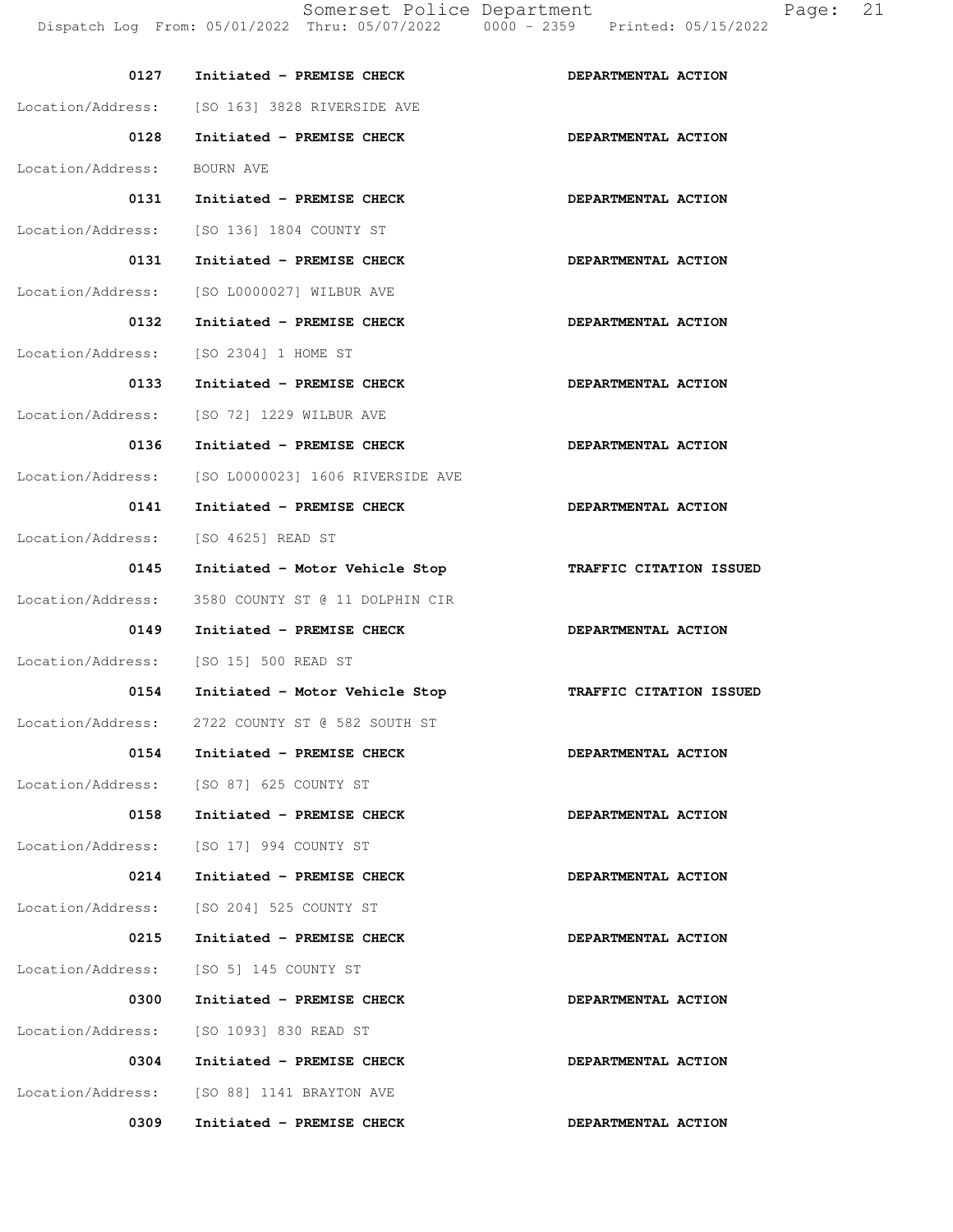|                                          | Somerset Police Department<br>Dispatch Log From: 05/01/2022 Thru: 05/07/2022 0000 - 2359 Printed: 05/15/2022                  | 22<br>Page:                 |
|------------------------------------------|-------------------------------------------------------------------------------------------------------------------------------|-----------------------------|
| Location/Address:                        | [SO L0000037] PROSPECT ST                                                                                                     |                             |
| 0639                                     | Initiated - PREMISE CHECK                                                                                                     | DEPARTMENTAL ACTION         |
| Location/Address:                        | [SO L0000028] SIMBROM DR                                                                                                      |                             |
| 0654<br>Location/Address:                | Phone - Disturbance<br>70 HIGH ST Apt. #2ND                                                                                   | <b>INVESTIGATED</b>         |
| 0804                                     | Phone - Accident<br>Location/Address: [SO 72] 1229 WILBUR AVE<br>Refer To Accident: 22-155-AC<br>Refer To Incident: 22-482-OF | REPORT PREPARED             |
| 0815<br>Location/Address:                | Walk-In - Public Service Other<br>2359 COUNTY ST                                                                              | SERVICES RENDERED           |
| 0852<br>Location/Address:                | Phone - MEDICAL<br>[SO 4307] 815 GRAND ARMY HWY                                                                               | Patient Refusal             |
| 0938<br>Location/Address:                | Other - Animal Complaint<br>[SO 8306] 537 RIVERSIDE AVE                                                                       | SERVICES RENDERED           |
| 0953                                     | Phone - 911 Hang up/Aban line/Unf Call                                                                                        | ACCIDENTAL 9-1-1 CALL       |
| Location/Address:                        | [SO 4808] 4 STODDARD ST                                                                                                       |                             |
| 1040                                     | Phone - 911 Hang up/Aban line/Unf Call ACCIDENTAL 9-1-1 CALL                                                                  |                             |
| Location/Address:                        | 88 SCHOOL ST Apt. #2NFL                                                                                                       |                             |
| 1057                                     | Radio - Notification                                                                                                          | DEPARTMENTAL ACTION         |
| Location/Address:                        | NEWHILL AVE                                                                                                                   |                             |
| 1119                                     | Initiated - Motor Vehicle Stop                                                                                                | TRAFFIC CITATION ISSUED     |
| Location/Address:                        | 35 THELMA AVE @ 1141 RIVERSIDE AVE                                                                                            |                             |
| 1144                                     | Radio - Motor Vehicle Stop                                                                                                    | TRAFFIC CITATION ISSUED     |
| Location/Address:                        | [SO 5797] 1258 WILBUR AVE                                                                                                     |                             |
|                                          | 1149 Phone - Disturbance                                                                                                      | NO POLICE SERVICE NECESSARY |
|                                          | Location/Address: [SO 171] 1876 WILBUR AVE                                                                                    |                             |
| Refer To Accident:<br>Refer To Incident: | 1205 Phone - Accident<br>Location/Address: [SO 6046] 296 BUFFINTON ST<br>$22 - 156 - AC$<br>$22 - 483 - OF$                   | REPORT PREPARED             |
| 1220                                     | Initiated - Motor Vehicle Stop                                                                                                | TRAFFIC CITATION ISSUED     |
| Location/Address:                        | WILBUR AVE                                                                                                                    |                             |
| 1230<br>Location/Address:                | Phone - Officer Wanted<br>[SO 7038] 82 MERCIER AVE                                                                            | <b>ADVICE GIVEN</b>         |
| 1244                                     | Initiated - Motor Vehicle Stop                                                                                                | TRAFFIC WARNING ISSUED      |
| Location/Address:                        | [SO 8306] 537 RIVERSIDE AVE                                                                                                   |                             |
| 1244                                     | Phone - 911 Hang up/Aban line/Unf Call                                                                                        | ACCIDENTAL 9-1-1 CALL       |
| Location/Address:                        | [SO 129] 1587 BRAYTON POINT RD                                                                                                |                             |
| 1257                                     | Initiated - Suspicious Person/Activity MO POLICE SERVICE NECESSARY                                                            |                             |
| Location/Address:                        | [SO 92] 700 READ ST                                                                                                           |                             |